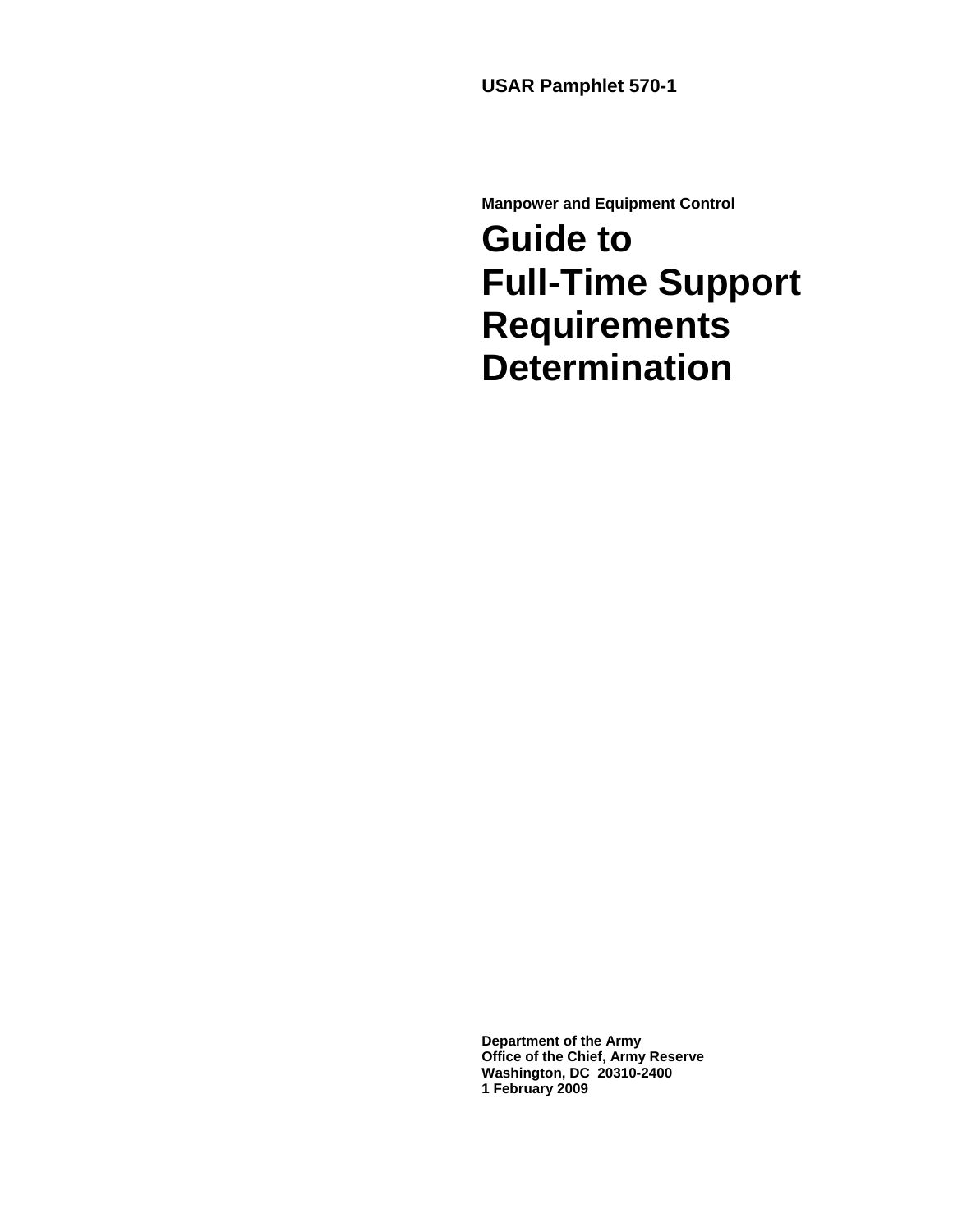# *SUMMARY OF CHANGE*

USAR Pamphlet 570-1 Guide to Full-Time Support Requirements Determination

This major revision dated 1 February 2009—

- Contains updated and current information on developing Personnel, Administration, Training, Logistics (PATL); Operations, Personnel, Administration, Training, and Logistics (OPATL); and Command manpower standards within the US Army Reserve (USAR).
- Updates information on PATL and OPATL staffing procedures (chap 2).
- Provides additional explanation of the process for selecting PATL positions (para 2-5).
- Provides additional explanation of the process for selecting OATL positions (para 2-6).
- Updates the criteria for recognizing PATL/OPATL additives (para 2-7).
- Provides guidelines for recognizing PATL staffing for multiple co-located detachments that individually would not qualify for FTS staffing (para 2-9).
- Removes manpower mathematical models information published in paragraphs 3-3 and  $3 - 4$ .
- Removes calculation of staffing models information published as paragraph 3-3.
- Updates manpower requirement standards criteria for staffing Area Maintenance Support Activity (AMS) and Equipment Concentration Site (ECS) (para 3-6).
- Revises guidelines for periodic application of manpower staffing standards (para  $3-8$ ).
- Provides information and guidance on directed military overstrength (DMO) positions (para 4-1).
- Removes full-time support categories information that was published in paragraph  $4 - 1$ .
- Provides information and guidance on Active Guard Reserve (AGR) Reengineering positions (para 4-3).
- Provides information on the Commander Program (para 4-4).
- Provides information on the Command Sergeant Major (CSM) and First Sergeant Programs (para 4-5).
- Updates guidance for conducting a manpower study within the USAR (chap 5).
- Updates the information on civilian/military position selection (para 6-1).
- Rescinds USARC Forms 54-R and 55-R and removes associated instructions for forms completion from chapter 6.
- Updates the Full-Time Support Position Codes (chap 7).
- Moves expanded references to appendix A.
- Updates Standard Indirect Categories (app B).
- Deletes Manpower Staffing Equations and Workload Factors that were published as appendix B.
- Provides Baseline Submission Package (BSP) information and instructions (app D).
- Updates Glossary.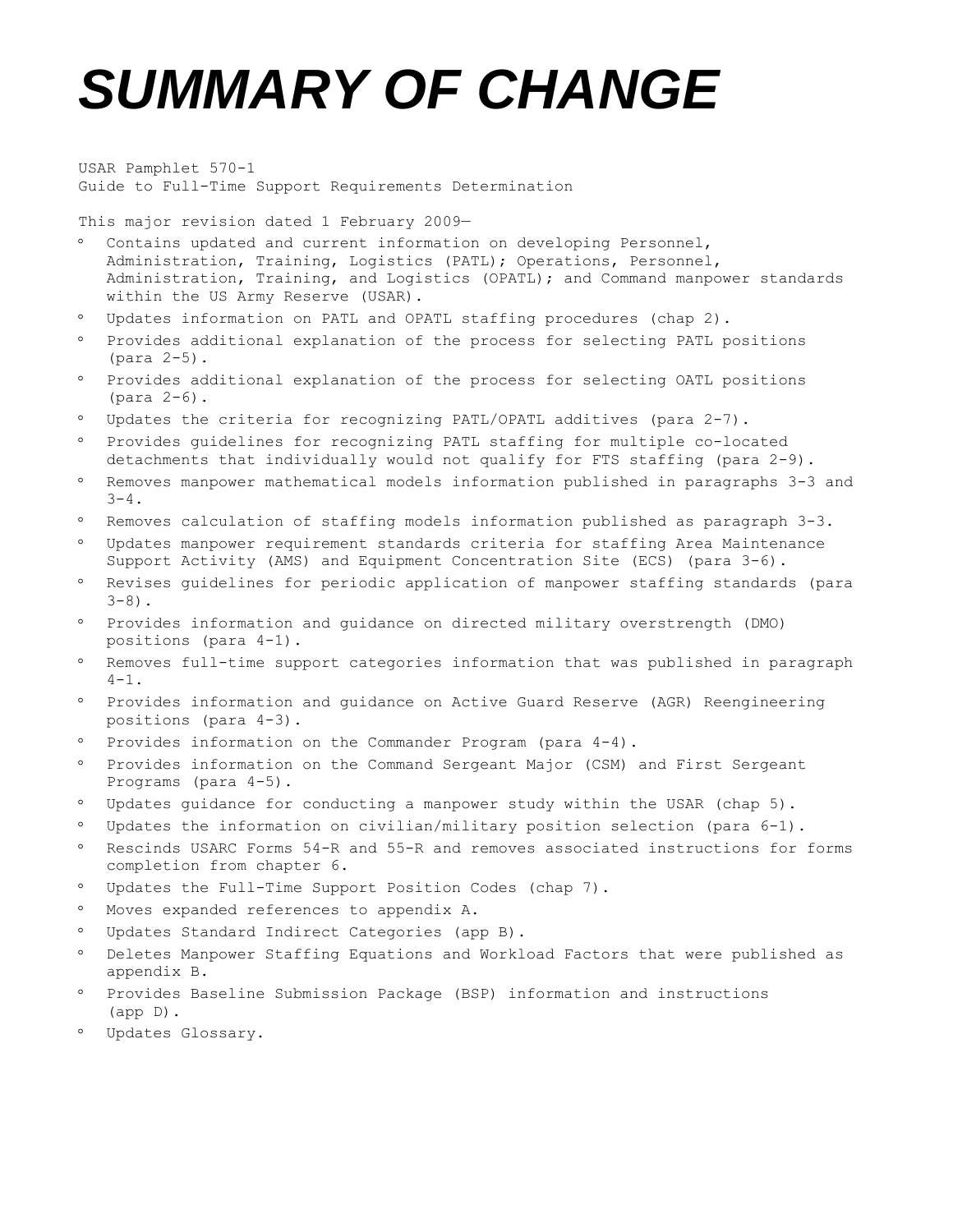**Department of the Army Office of the Chief, Army Reserve Washington, DC 20310-2400 1 February 2009** 

## **Manpower and Equipment Control Guide to Full-Time Support Requirements Determination**

For the Commander:

ANNE F. MACDONALD *Brigadier General, USA Chief of Staff* 

Official:

CORRINA M. BOGGESS *Colonel, GS Deputy Chief of Staff, G-1* 

**History.** This publication is a major revision. It was originally published on 1 November 1994 and a subsequent revision was published 1 May 2001.

**Summary.** This pamphlet describes the processes for determining full-time support (FTS) manpower requirements for units subordinate to the US Army Reserve Command (USARC).

**CONTENTS** (Listed by paragraph number)

## **Chapter 1**

**Introduction**  Purpose • 1-1 References • 1-2 Explanation of abbreviations and terms • 1-3

## **Chapter 2**

## **PATL and OPATL Requirements Development**

Scope • 2-1 General • 2-2 PATL/OPATL development • 2-3 Calculation of PATL and OPATL requirements • 2-4 PATL position selection rules • 2-5 OPATL rules • 2-6 PATL/OPATL additives • 2-7 Multi-component (Multi-compo) units (MCUs) • 2-8 Collective staffing for multiple co-located detachments • 2-9 **Applicability.** This pamphlet applies to Army Reserve commands and agencies under the jurisdiction of the Chief, Army Reserve. During mobilization, the proponent may modify chapters and policies contained in this regulation.

**Proponent and exception authority.** The proponent of this pamphlet is the USAR, Full-Time Support Directorate (ARRC-FTS). The proponent has the authority to approve exceptions to this pamphlet that are consistent with controlling law and regulation. The proponent may delegate this approval authority, in writing, to a division or branch chief under their supervision within the proponent agency.

**Suggested improvements.** Users are invited to send comments and suggested improvements on DA Form 2028 (Recommended Changes to Publications and Blank Forms) directly to the Full-Time Support Directorate (ARRC-FTS-P),1401 Deshler Street SW, Fort McPherson, GA 30330-2000.

**Distribution.** A link to this pamphlet is on the USAR Intranet website at <https://usarcintra/>and the Army Reserve Component portion of the Army Knowledge Online (AKO) website [\(http://www.us.army.mil/](http://www.us.army.mil/)). This pamphlet is intended for command level A. Local reproduction is authorized.

**\* This pamphlet supersedes USARC Pamphlet 570-1, dated 1 May 2001.**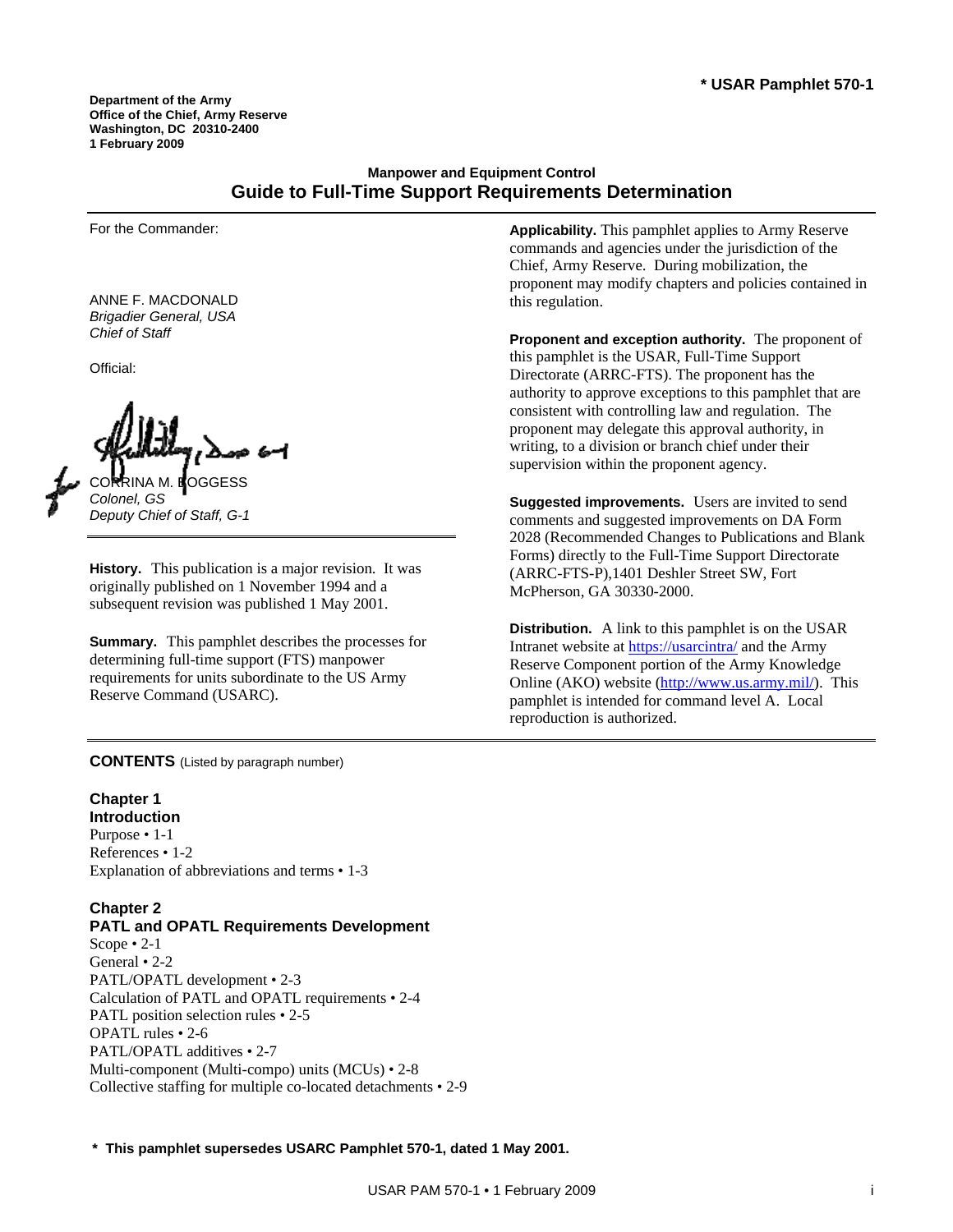## **Chapter 3**

**Command Manpower Standards**  Scope • 3-1 General • 3-2 Command manpower staffing guides • 3-3 Area maintenance support activity (AMSA) • 3-4 Equipment concentration site (ECS) • 3-5 AMSA and ECS staffing determination • 3-6 Aviation support facility (ASF) • 3-7 Periodic application of manpower staffing standard • 3-8

## **Chapter 4**

**Special Programs**  Directed military over-strength (DMO) positions • 4-1 Directed requirement position • 4-2 AGR reengineering • 4-3 Commander Program • 4-4 Command Sergeant Major (CSM) and First Sergeant AGR Program • 4-5

## **Chapter 5**

## **Evaluation and Utilization (E&U) Staffing Guides/Standards**

Purpose • 5-1 General • 5-2 Study types • 5-3 Study moratorium • 5-3 Manpower study process • 5-4

## **Chapter 6**

## **Full-Time Support Category Selection**

Civilian/military position selection • 6-1 Labor unions • 6-2

## **Chapter 7**

## **Full-Time Support Position Codes**

General • 7-1 P code • 7-2 P2 code • 7-3

## **Appendixes**

- A. References
- B. Standard Indirect Categories
- C. Military Indirect Categories
- D. Baseline Submission Package (BSP)

## **Table List**

- Table 2-1: Company and below PATL
- Table 2-2: Battalion headquarters OPATL
- Table 2-3: Brigade headquarters and higher OPATL
- Table 2-4: Identification of MT positions
- Table 2-5: Battalion level OPATL requirements
- Table 2-6: Brigade level OPATL requirements
- Table 2-7: TPU additional staffing
- Table 2-8: Brigade and battalion level additional staffing
- Table 3-1: Organizational maintenance branch staffing
- Table 3-2: Issue equivalents
- Table 3-3: ECS Storage Branch warehouse staffing
- Table 3-4: ECS Storage Branch servicer and operator staffing
- Table 3-5: ECS overhead staffing
- Table 3-6: Watercraft equipment
- Table 3-7: AMSA and ECS Watercraft Branch staffing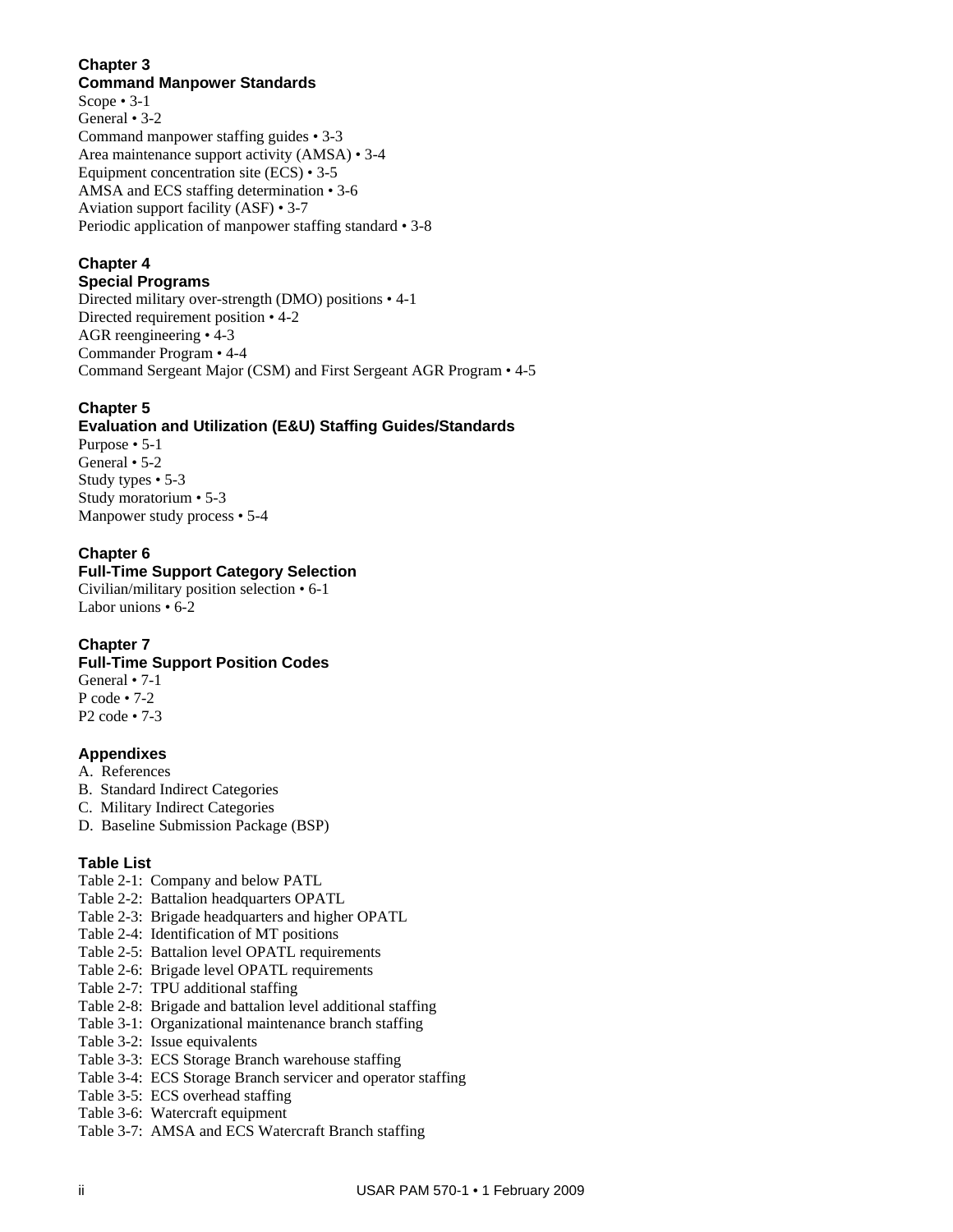## **Figure List**

Figure 2-1: Example of PATL/OPATL calculation Figure D-1: Sample USAMAA Form 1 Figure D-2: Sample USAMAA Form 2 Figure D-3: Sample USAMAA Form 3a Figure D-4: Sample USAMAA Form 3b Figure D-5: Sample USAMAA Form 4

**Glossary**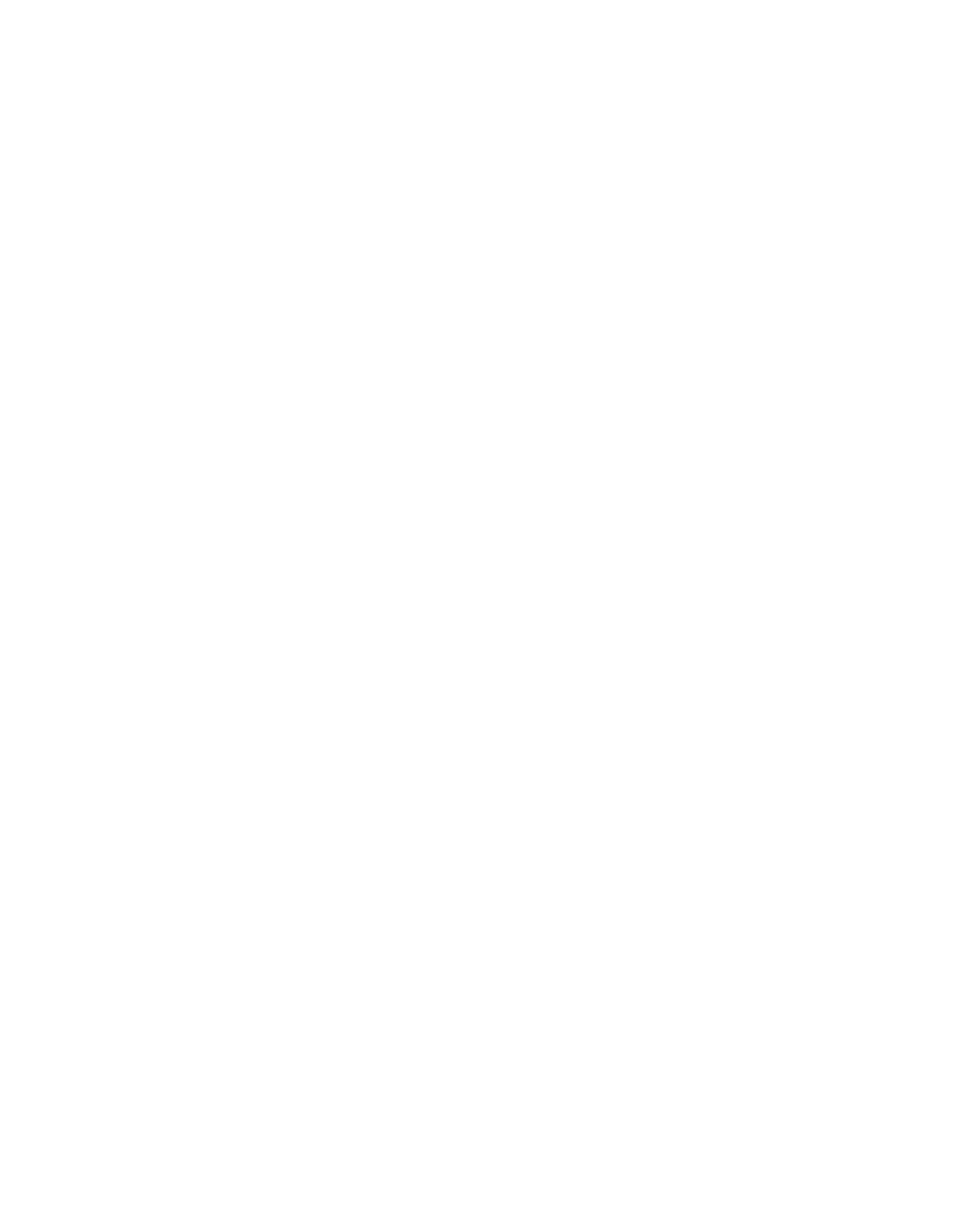## **Chapter 1 Introduction**

## **1-1. Purpose**

This pamphlet identifies the full-time staffing procedures for developing Personnel, Administration, Training, and Logistics (PATL); Operations, Personnel, Administration, Training, and Logistics (OPATL); and Command manpower standards for all full-time support (FTS) requirements within the USAR. The purpose of FTS staffing is to provide the best mix of military and civilian manpower to perform the critical day-to-day personnel, administrative, finance, operations, training, maintenance and logistics functions that will achieve and maintain increased levels of readiness, combat effectiveness, deployability, and stability in support of combatant commanders. The FTS program allows drilling Reservists to focus on individual and collective training during Battle Training Assemblies (BTA) and Battle Training (BT) rather than administrative and preparatory activities.

## **1-2. References**

Required and related publications and referenced forms are listed in appendix A.

## **1-3. Explanation of abbreviations and terms**

Abbreviations and special terms used in this pamphlet are explained in the glossary.

## **Chapter 2 PATL and OPATL Requirements Development**

## **2-1. Scope**

The FTS Requirements Branch determines the initial FTS requirements below the MSC level of command (e.g., detachment, company, battalion, group, and brigade level units) using the PATL/OPATL staffing guides.

#### **2-2. General**

 *a.* The initial FTS requirements for organizations below the MSC level of command (e.g., detachment, company, battalion, group, and brigade level units) are determined through the application of generic standards found in Tables 2-1 (Company and below), 2-2 (Battalion Headquarters), and 2-3 (Brigade Headquarters and Higher). The PATL/OPATL requirements are recognized to establish new force structure or to support units undergoing a conversion, reorganization or mission change. These FTS positions are recognized to perform daily personnel, administrative, finance, operations, training, readiness, maintenance, and logistics activities and functions of a USAR military unit.

*b.* PATL/OPATL staffing guides are superseded by on-site workload validated staffing guides and manpower staffing standards.

#### **2-3. PATL/OPATL development**

The Army Reserve, Army National Guard (ARNG), and the US Army Manpower Analysis Agency (USAMAA) developed PATL/OPATL break point models for detachment, company, battalion, group, and brigade level organizations. These models take into account increased workload caused by new missions, operational tempo (OPTEMPO), mobilization, and command and control (C2) workload functions. Tables 2-1 through 2-3 provide a start point; some adjustments may need to be made for unique unit requirements.

| Table 2-1                     |                  |                  |           |                |            |
|-------------------------------|------------------|------------------|-----------|----------------|------------|
| <b>Company and below PATL</b> |                  |                  |           |                |            |
| Required                      | <b>Total FTS</b> |                  | Personnel |                | Logistics/ |
| Strength                      | Requirements     | <b>Readiness</b> | & Admin   | Training       | Supply     |
| $0-6$                         |                  |                  |           |                |            |
| $7 - 15$                      |                  |                  | ი         |                |            |
| 16-25                         | 2                |                  | 0         | 0              |            |
| 26-49                         | 3                |                  |           | n              |            |
| 50-65                         | 4                |                  |           |                |            |
| 66-183                        | 5                |                  | 2         |                |            |
| 184-237                       | 6                |                  | 2         |                | 2          |
| 238-326                       | 7                |                  | 3         |                |            |
| 327-408                       | 8                |                  | 3         | 2              |            |
| 409-415                       | 9                |                  | 4         | 2              | 2          |
| 416-579                       | 10               |                  | 4         | $\overline{2}$ | 3          |
| 580-647                       | 11               |                  | 5         | 2              | 3          |
| 648-665                       | 12               |                  | 5         | 2              |            |
| 666-751                       | 13               |                  | 5         | 3              |            |
| 752-879                       | 14               |                  | 6         | 3              |            |
| 880-922                       | 15               |                  | 6         | 3              |            |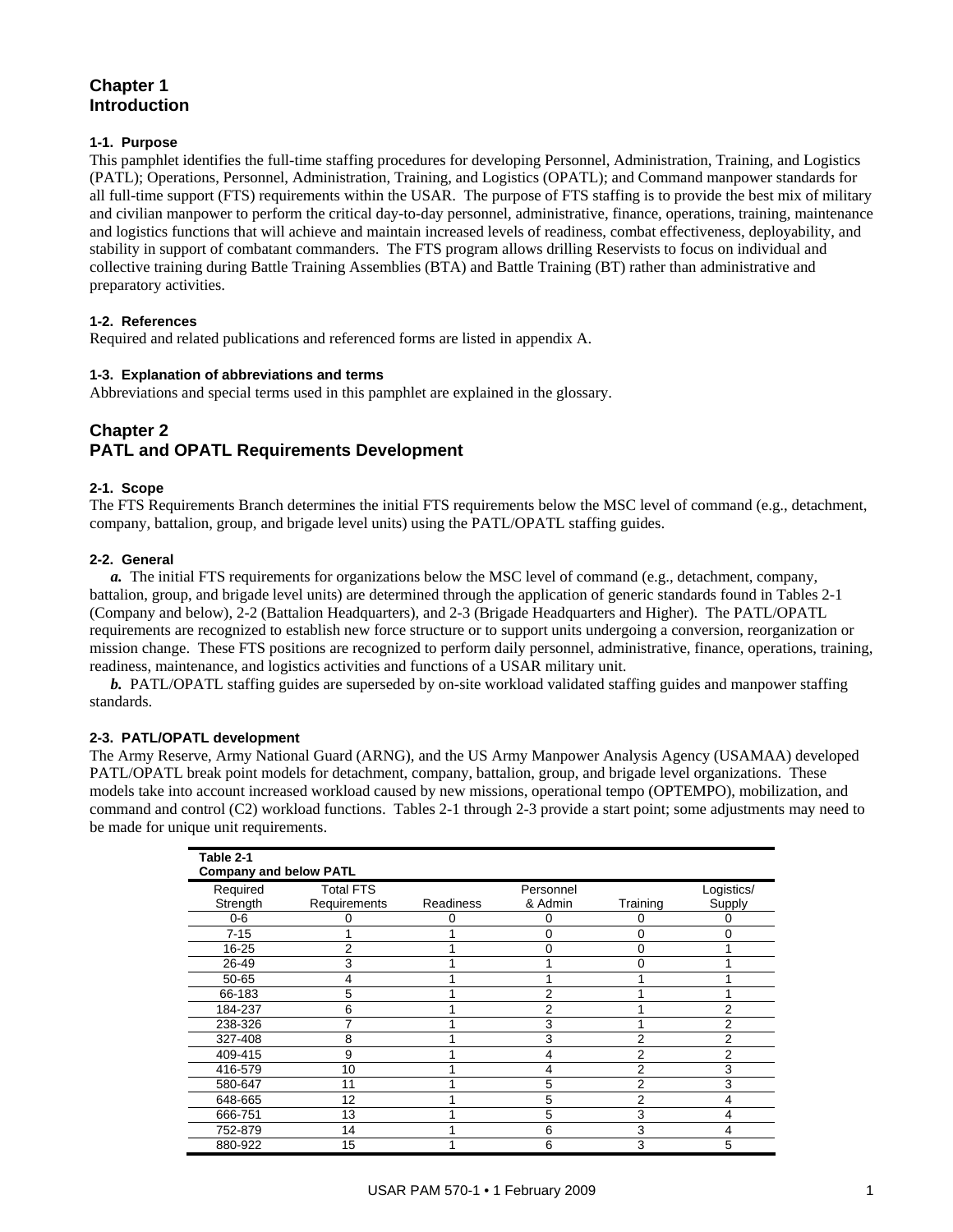| Table 2-2<br><b>Battalion headquarters OPATL</b> |                                  |        |                          |          |                      |
|--------------------------------------------------|----------------------------------|--------|--------------------------|----------|----------------------|
| Required<br>Strength                             | <b>Total FTS</b><br>Requirements | XO/SSA | Personnel &<br>Admin/Med | Training | Logistics/<br>Supply |
| 34-105                                           | 6                                |        |                          |          |                      |
| 106-329                                          |                                  |        |                          |          |                      |
| 330-493                                          | 8                                |        |                          |          | ⌒                    |
| 494-553                                          | 9                                |        |                          |          | 3                    |
| 554-560                                          | 10                               |        |                          |          |                      |
| 561-776                                          | 11                               |        |                          |          |                      |
| 777-1000                                         | 12                               |        |                          |          |                      |
| 1001-1086                                        | 13                               |        |                          |          |                      |

| Table 2-3<br>Brigade headquarters and higher OPATL |                         |        |             |          |            |  |  |  |  |  |
|----------------------------------------------------|-------------------------|--------|-------------|----------|------------|--|--|--|--|--|
| Required                                           | <b>Total FTS</b>        |        | Personnel & |          | Logistics/ |  |  |  |  |  |
| Strength                                           | Requirements            | XO/SSA | Admin/Med   | Training | Supply     |  |  |  |  |  |
| $0 - 837$                                          |                         |        |             |          |            |  |  |  |  |  |
| 837-1883                                           | 9                       |        | 4           | ◠        |            |  |  |  |  |  |
| 1884-2172                                          | 10                      |        | 4           | ◠        |            |  |  |  |  |  |
| 2173-2220                                          | $\overline{\mathbf{A}}$ |        |             |          |            |  |  |  |  |  |
| 2221-3604                                          | 12                      |        | 5           |          |            |  |  |  |  |  |
| 3605-4365                                          | 13                      |        | 6           |          |            |  |  |  |  |  |
| 4366-4370                                          | 14                      |        | 6           |          |            |  |  |  |  |  |
| 4371-4988                                          | 15                      |        | 6           |          |            |  |  |  |  |  |
| 4989-6381                                          | 16                      |        |             |          |            |  |  |  |  |  |

#### **2-4. Calculation of PATL and OPATL requirements**

The PATL and OPATL requirements for a unit are calculated using tables 2-1, 2-2, and 2-3 and the unit's TPU required strength.

 *a.* Separate companies and detachments (UIC ends with AA). Use table 2-1 to determine the number and type of PATL requirements.

*b.* Battalion level units.

(1) First, use table 2-1 to determine the number and type of PATL requirements.

 (a) For battalion level units without organic subordinate companies use the unit's total TPU required strength to determine the PATL requirements.

 (b) The headquarters and headquarters company, headquarters and headquarters detachment, headquarters service company (HHC/HHD/HSC) and each organic subordinate company in a battalion level unit is separately staffed with PATL requirements. Use each company's total TPU required strength to determine the PATL requirements.

 (2) Use table 2-2 to determine the base OPATL requirements to support the total TPU required strength of the battalion.

 *c.* Group or brigade level units.

 (1) First, use table 2-1 to determine the number and type of PATL requirements based on the unit's total TPU required strength.

(2) Use table 2-2 to determine the base OPATL requirements to support the total TPU required strength of the unit.

 *d.* When developing PATL requirements for battalions in Training Divisions, the battalion headquarters and headquarters detachment (HHD) and training companies are considered one unit.

 *e.* Figure 2-1 shows an example of how to calculate PATL/OPATL requirements.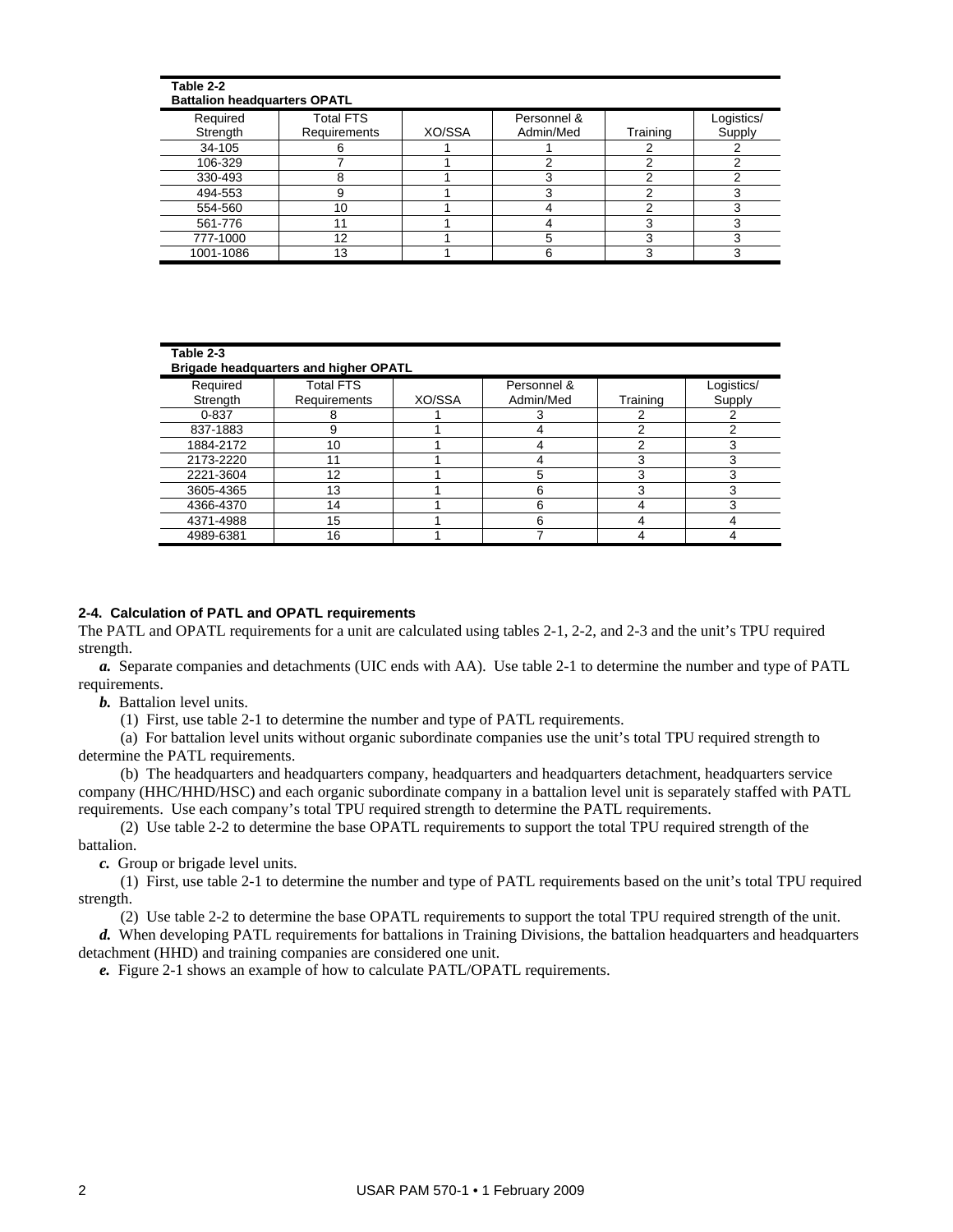#### **PATL/OPATL Calculation Example:**

A battalion has a total required TPU strength of 607. The battalion consists of three organic subordinate companies with a required TPU strength of 179 per company and an HHC with a TPU-required strength of 70. Compute PATL/OPATL Base Staffing Guide.

 PATL: Use table 2-1, Company and below PATL. Each organic subordinate company will receive five PATL requirements based on their TPU required strength of 179. The battalion HHC will receive five PATL requirements based on its TPU required strength of 70.

 OPATL: Use table 2-2, Battalion headquarters OPATL. The recognized OPATL staffing for the battalion based on the aggregate required strength of 607 is eleven requirements.

TOTAL: The battalion's base staffing guide is 31 requirements (20 PATL + 11 OPATL).

|                                  | <b>TPU Required</b> | Type of      | <b>FTS</b>   |
|----------------------------------|---------------------|--------------|--------------|
|                                  | Strength            | Staffing     | Requirements |
| Co A                             | 179                 | <b>PATL</b>  | 5            |
| CoB                              | 179                 | <b>PATL</b>  | 5            |
| Co <sub>C</sub>                  | 179                 | <b>PATL</b>  | 5            |
| Bn HHC                           | 70                  | <b>PATL</b>  | 5            |
| <b>Battalion</b>                 | 607                 | <b>OPATL</b> | 11           |
| <b>Total Base Staffing Guide</b> |                     |              | 31           |

#### **Figure 2-1. Example of PATL/OPATL Calculation**

#### **2-5. PATL position selection rules**

Identify military positions as much as practical. Position selection for PATL requirements is as follows.

 *a.* Active Guard Reserve (AGR) Requirements.

(1) All FTS military requirements must align to a required position on the unit's TPU MTOE or TDA.

(2) Do not identify any position below the rank of SGT (E5) as a PATL requirement. If the only available position is

an E4, the position may be selected. Annotate the FTS staffing guide with the remark "Fill at the E5 level."

(3) Do not identify a Commander, First Sergeant, or E9 position as a PATL requirement.

 (4) Select the PATL positions for battalion, brigade, or group level units from the HHC, HHD, or HSC paragraph(s) of the MTOE or TDA. Do not select the S1, S2, S3, or S4 for a PATL position.

 *b.* The current FTS model development process is based upon a 2006 Vice Chief of Staff-Army approved matrix designed to determine FTS manpower requirements for both Army Reserve and Army National Guard units. The previous procedures used were revised to support the new modular construct of Combat, Combat Service, and Combat Service Support units in both components. The models developed meet workload standards for common mission capabilities throughout all levels of the force. When commands are able to articulate special missions or additional operational requirements, there are a number of ways to provide additional FTS to address these capabilities. The key to this process is the ability to articulate the workload associated with these missions or operational requirements.

 (1) The first PATL position (Readiness) is normally a military technician (MT) unit administrator (UA). The UA performs a variety of personnel, administration, supply, food service, training, and readiness functions in support of an USAR unit.

 (2) The second PATL position (Logistics/Supply) is normally the unit supply sergeant. If the unit does not have a supply sergeant position (doctrinally, they get their support from other units/organizations), the unit does not receive a logistics/supply requirement.

 (3) The third PATL position is a unit trainer. This is normally a senior noncommissioned officer (NCO) from the predominant military occupational specialty (MOS) and/or career management field in the unit's MTOE/TDA structure. A unit trainer can be a warrant officer. If no acceptable AGR position is available, recognize a MT Unit Administrative Technician (Training).

 (4) The fourth PATL position is a unit readiness position. This is normally a senior NCO from the predominant MOS and/or career management field in the unit's MTOE/TDA structure.

 c. PATL level MT positions are Unit Administrator (UA); Unit Administrative Technician (UAT) for training, logistics, or personnel; and Administrative Staff Assistant (ASA). Use the following table 2-4 when identifying MT positions in a PATL staffing guide.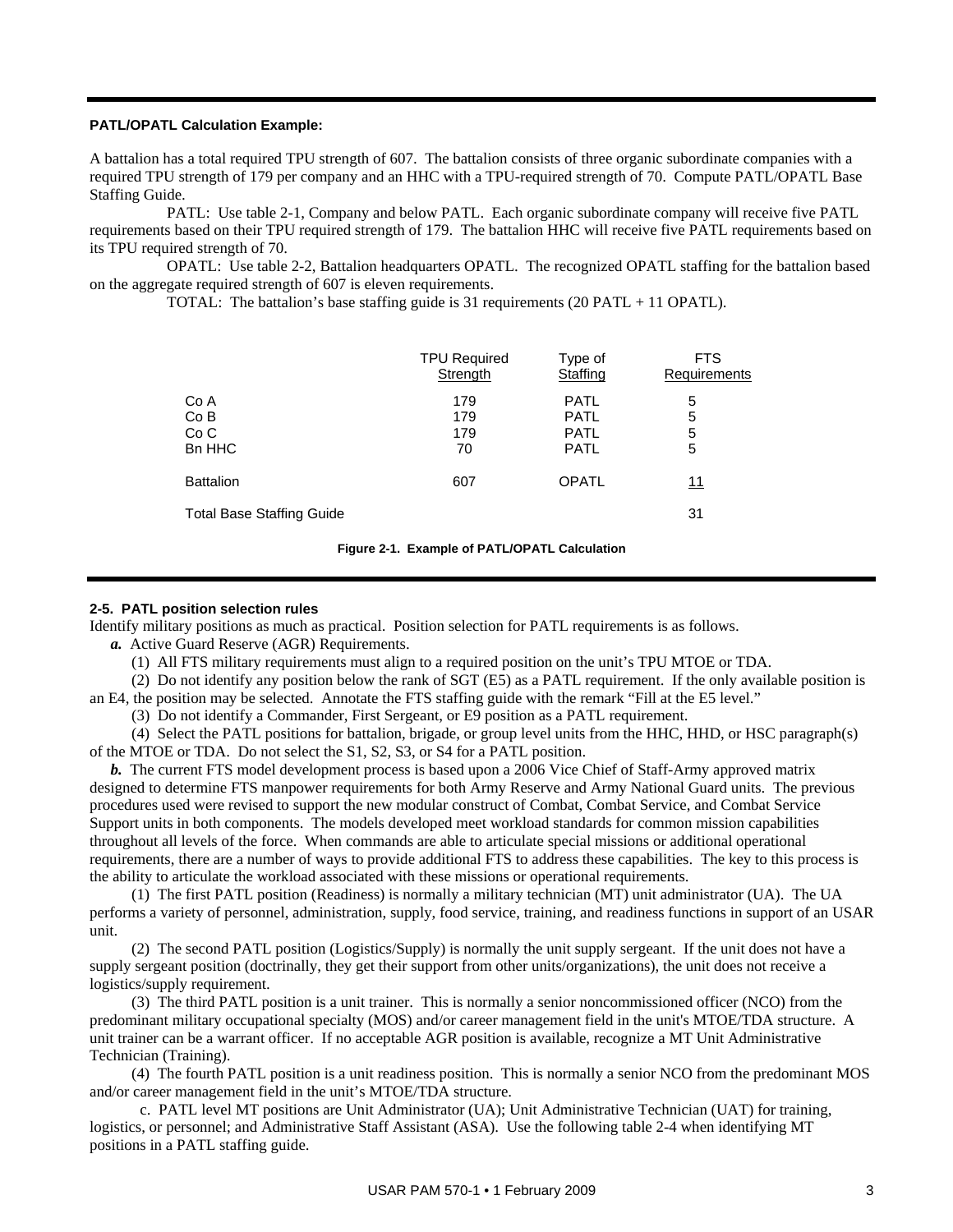| Table 2-4<br><b>Identification of MT positions</b> |               |                |                        |
|----------------------------------------------------|---------------|----------------|------------------------|
|                                                    | Unit          | Unit           | Administrative         |
| Number of MT                                       | Administrator | Administrative | <b>Staff Assistant</b> |
| <b>Requirements</b>                                | (UA)          | Tech (UAT)     | (ASA)                  |
|                                                    |               |                |                        |
|                                                    |               |                |                        |
|                                                    |               |                |                        |

## **2-6. OPATL rules**

Additional OPATL staffing may be recognized to support battalion, brigade, group or equivalent level USAR units with peacetime command and control (C2) responsibilities over other AA units. Split stationing a unit does not constitute C2. Position selection for OPATL requirements is as follows.

## *a. Active Guard Reserve (AGR) requirements:*

(1) All FTS military requirements must align to a required position on the unit's TPU MTOE or TDA.

 (2) Do not identify any position below the rank of SGT (E5) as an OPATL requirement. If the only available position is an E4, the position may be selected. Annotate the FTS staffing guide with the remark "Fill at the E5 level."

(3) Do not select OPATL requirements from the headquarters company or headquarters detachment paragraph.

(4) The Commander, First Sergeant, and Command Sergeant Major cannot be identified as OPATL requirements.

 (5) Principal staff positions may be designated as OPATL positions (e.g., S1, S2, S3, and S4). Principal staff positions should not be the first functional position selected (e.g., the S1 should not be the first Personnel/Administration position selected).

 *b. OPATL position selection.* Identify military positions as much as practical. The following are examples of OPATL positions.

 (1) The senior OPATL position is either a MT supervisory staff administrator (SSA) or an AGR executive officer  $(XO)$ .

(2) Battalion Level Units. Table 2-5 shows typical battalion level OPATL requirements.

(3) Group or Brigade Level Unit. Table 2-6 shows typical brigade level OPATL requirements.

| Table 2-5<br><b>Battalion level OPATL requirements</b> |                                         |    |                 |  |  |  |  |  |  |
|--------------------------------------------------------|-----------------------------------------|----|-----------------|--|--|--|--|--|--|
| <b>POSITION</b>                                        | <b>MILITARY</b>                         | or | <b>CIVILIAN</b> |  |  |  |  |  |  |
| Personnel                                              | Sr HR NCO                               |    | <b>SAA</b>      |  |  |  |  |  |  |
|                                                        |                                         |    | <b>HRS</b>      |  |  |  |  |  |  |
| Administration                                         | Enlisted                                |    | <b>SAA</b>      |  |  |  |  |  |  |
| Operations/Training                                    | Officer (CPT), Asst S3, or Sr NCO       |    | <b>SOTS</b>     |  |  |  |  |  |  |
|                                                        |                                         |    | <b>SOTO</b>     |  |  |  |  |  |  |
| Logistics/Supply                                       | Enlisted (Sr NCO) or WO Prop Acctg Tech |    | LMS             |  |  |  |  |  |  |

| Table 2-6<br><b>Brigade level OPATL requirements</b> |                             |    |                 |  |  |  |  |  |  |
|------------------------------------------------------|-----------------------------|----|-----------------|--|--|--|--|--|--|
| <b>POSITION</b>                                      | <b>MILITARY</b>             | or | <b>CIVILIAN</b> |  |  |  |  |  |  |
| Personnel/Administration                             | Enlisted Sr HR NCO          |    | SAA             |  |  |  |  |  |  |
|                                                      |                             |    | <b>HRS</b>      |  |  |  |  |  |  |
| Operations/Training                                  | Operations/Training Officer |    | <b>SOTS</b>     |  |  |  |  |  |  |
|                                                      | Asst S3                     |    | <b>SOTO</b>     |  |  |  |  |  |  |
|                                                      | Plans/Operations NCO        |    |                 |  |  |  |  |  |  |
|                                                      | <b>Asst Operations SGT</b>  |    |                 |  |  |  |  |  |  |
| Logistics/Supply                                     | Sr Supply NCO               |    | LMS             |  |  |  |  |  |  |
|                                                      | Prop Acctg Tech (WO)        |    |                 |  |  |  |  |  |  |
|                                                      | Supply Acctg Tech (WO)      |    |                 |  |  |  |  |  |  |

#### **2-7. PATL/OPATL additives**

An additive is a requirement over and above those listed in the PATL and OPATL staffing tables to accomplish work that was not measured during the development of these staffing guides. The PATL and OPATL tables do not provide requirements for maintenance, hands-on-training (HOT) missions, LIVE missions, or split stationed units. The PATL staffing guide does not provide FTS requirements for supervision. The base OPATL staffing guide developed using tables 2-2 or 2-3 does not provide requirements for command and control (C2) of downtrace units.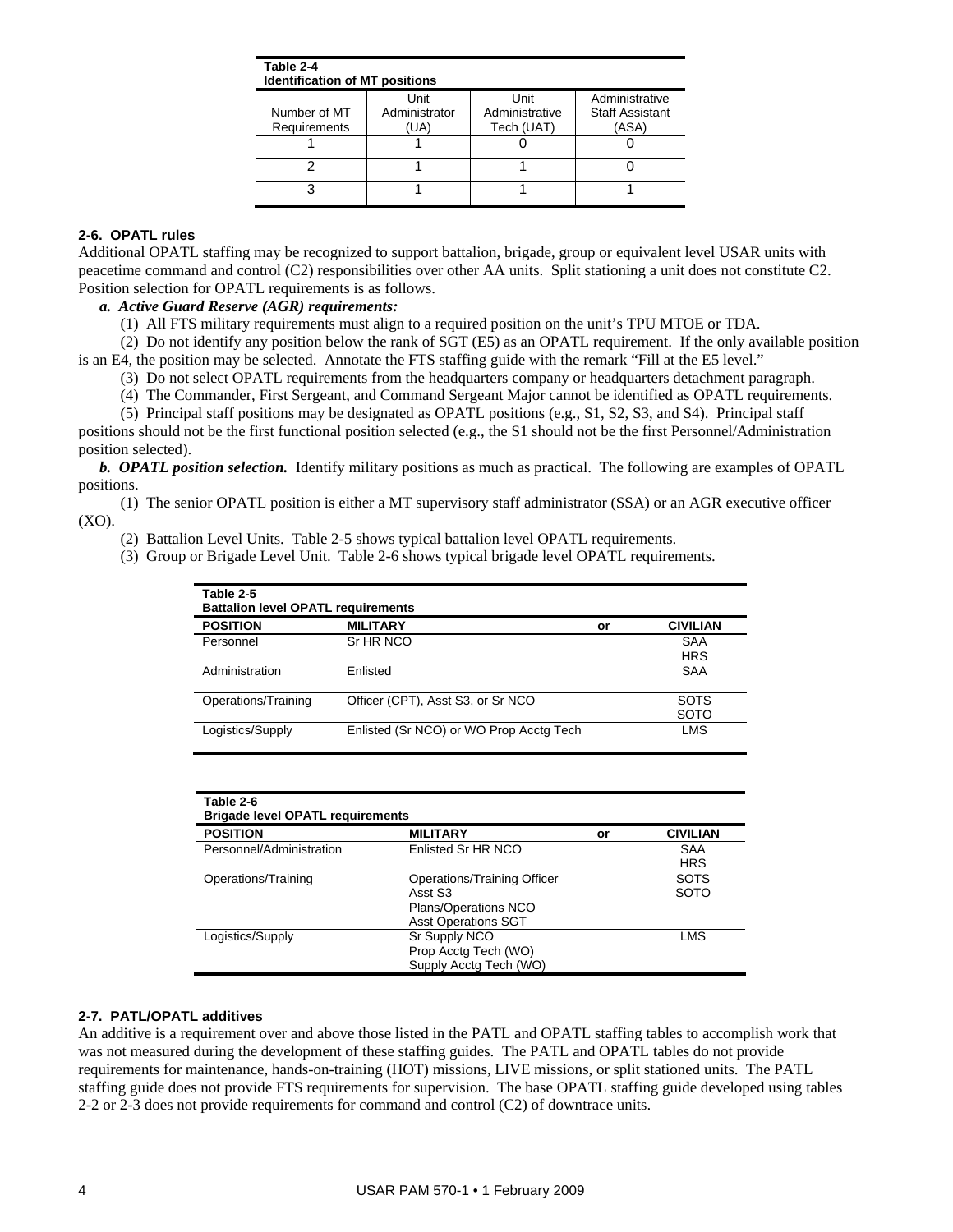#### *a. Maintenance Additives.*

(1) Additional staffing may be recognized to assist the unit commander to organize and administer the unit's

maintenance operations and to arrange and execute the instruction and training of unit TPU maintainers. See table 2-7. (2) Additional staffing may be recognized for brigade and battalion level command with subordinate units to assist brigade and battalion level commanders in conducting and administering the Command Maintenance Program. See table 2-8.

| Table 2-7                                        |              |                                              |
|--------------------------------------------------|--------------|----------------------------------------------|
| TPU additional staffing                          |              |                                              |
| Criteria                                         | Requirement  | <b>Type Position</b>                         |
| 12 or more pieces of rolling stock (motorized    |              | Motor Sergeant or Senior Mechanic            |
| vehicles to include material handling            |              |                                              |
| equipment)                                       |              |                                              |
| 16 to 30 required 62B and 63B TPU<br>maintainers | 1            | Senior Maintainer (i.e., 63B, 63X, or<br>63Z |
| 31 to 45 required 62B and 63B TPU                |              | Senior Maintainer (i.e., 63B, 63X, or        |
| maintainers                                      |              | 63Z                                          |
| Over 45 required 62B and 63B TPU                 |              | Senior Maintainer (i.e., 63B, 63X, or        |
| maintainers                                      |              | 63Z)                                         |
|                                                  |              |                                              |
| Table 2-8                                        |              |                                              |
| Brigade and battalion level additional staffing  |              |                                              |
| Criteria                                         | Requirements | <b>Type Position</b>                         |
| Brigade Level Unit                               | 2            | W4 915                                       |
|                                                  |              | E8 63Z5O                                     |
| <b>Battalion Level Unit</b>                      | 2            | W2 915 or 919                                |
|                                                  |              | E8 63Z5O                                     |

 *b. Hands-On-Training (HOT) Missions.* The Combat Service Support (CSS) HOT Mission Program provides training in a MOS Mission Training Plan and sustainment training to Soldiers of selected USAR units through the assignment and performance of specific support missions. The CSS HOT Mission units are authorized to provide support to designated Active Component (AC), Army National Guard, USAR customer units, other approved agencies, and Army Material Command (AMC) activities.

 (1) The USARC G-4 publishes a roster identifying specific units participating in the HOT Mission program. These units conduct the support missions primarily during Battle Training Assemblies (BTA), but they may also be conducted during Battle Training (BT).

 (2) The MSC uses TPU Soldiers in executing all phases of the assigned HOT Mission. A unit's FTS Unit Trainer may be involved in the performance of the mission by providing continuity between Battle Training Assemblies (BTAs), but is only used when absolutely necessary and not in lieu of TPU Soldiers. Assignment of FTS Soldiers for the sole purpose of conducting a HOT Mission is not authorized.

 (3) An additional trainer may be recognized to support approved HOT Missions. These additives are identified as a directed requirement by UIC. These additives are not documented on a staffing guide.

 (4) The FTS Requirements Branch periodically reviews, analyzes, and validates the HOT Mission additives. This review is based on the CSS HOT Mission Quarterly Reports (USARC Forms 57-R) submitted by the MSC CSS HOT Mission Program Managers to the USARC G-4.

 *c. LIVE Missions.* These are missions directed to USAR units by the Department of the Army (DA). FTS staffing is not normally provided to support tasking from the war-time chain of command of DA-directed LIVE missions unless DA provides funding to the USAR in support of such missions. The FTS Requirements Branch determines the number and type of requirements for these missions on an individual basis in coordination with USARC G-3 and G-4, as appropriate. These positions are reviewed annually.

 *d. Unit Split Stationing.* A unit is generally considered to be split stationed when an element is not co-located with the HHC/HHD. For FTS staffing purposes, organic subordinate companies of a battalion are not considered split stationed since organic companies are staffed as stand-alone units. Split stationing a unit does not automatically warrant an increase in FTS requirements. An additional UA may be recognized if a unit is split stationed. The derivative unit must be documented on permanent orders, have a TPU required strength of 7 or greater, and be more than 50 miles from the HHC/HHD/HSC.

 *e. Supervision.* Identify a "supervisor" requirement on a PATL staffing guide when the FTS total requirements exceed eight positions within the unit.

 (1) Military supervisory requirements are normally recognized when a position requires the skills and knowledge acquired through military training and experience and when experience in a particular position is essential to the enhancement of a unit's readiness and combat capability.

 (2) Civilian supervisory requirements are recognized when specialists' skills required are usually found in the civilian economy and continuity of management and experience is essential and can be better provided by a civilian.

 *f. Command and Control (C2) Additives.* Additional staffing may be recognized for battalion, group, or brigade level units. The FTS Requirements Branch builds C2 staffing ranges/levels into the staffing guide for battalion, group, or brigade level units with C2 downtrace using tables 2-2 and 2-3. These C2 staffing ranges/levels will provide the necessary positional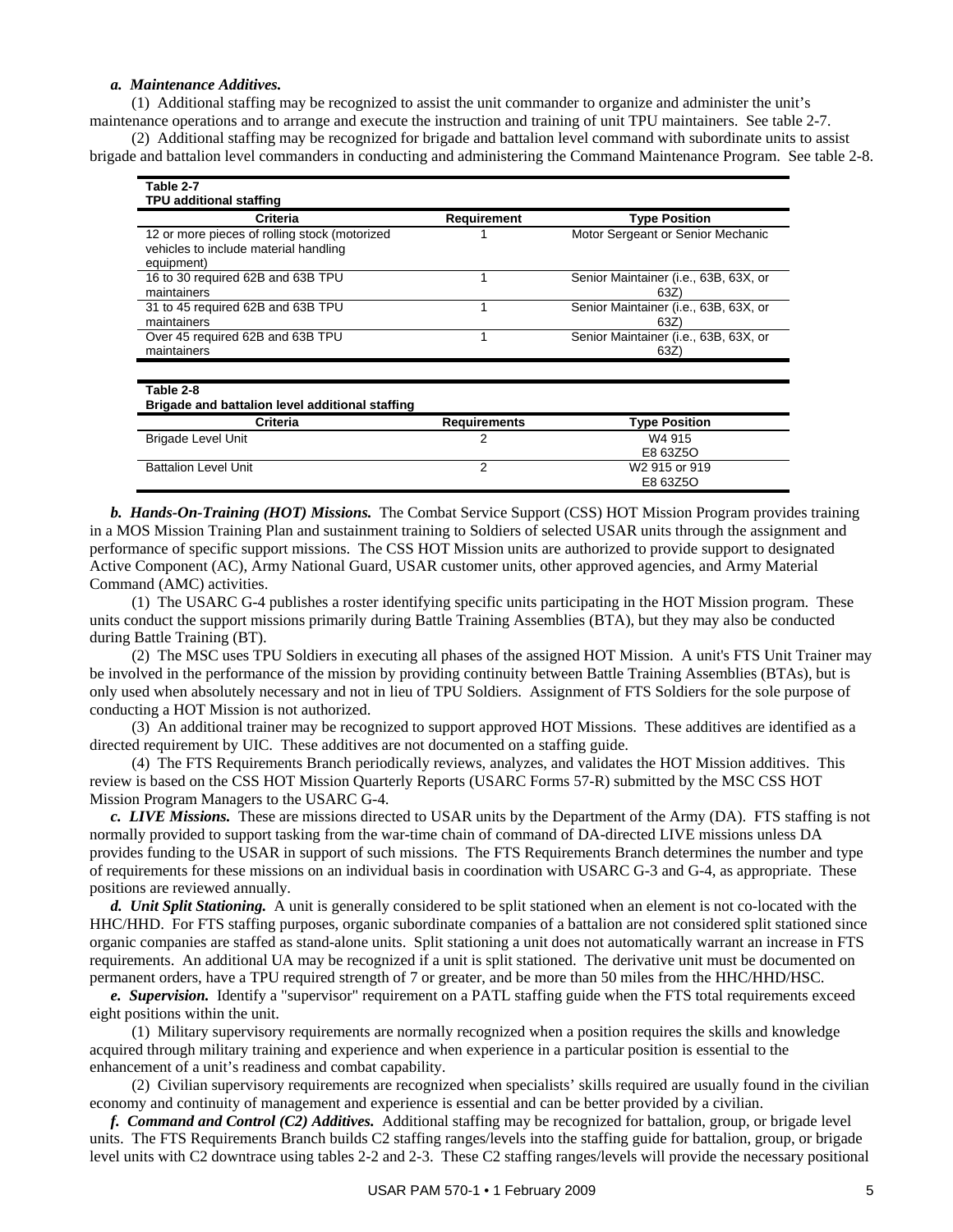breakdown to support C2 assignment changes. Annually, the FTS Requirements Branch obtains the C2 tree from each MSC. The FTS Integration Branch reviews the documented C2 additive positions for possible adjustments to FTS TDAs.

## **2-8. Multi-component (Multi-compo) units (MCUs)**

The requirements determination for MCUs is generally the same as any other military unit with a few unique considerations.  *a.* USAR Flagged. Determine FTS staffing requirements based on the total required strength of the unit. When selecting

military positions, consider the Active Component (AC) positions. If an AC position can perform FTS functions (e.g., SJA), the AC position should be considered in lieu of an AGR.

 *b.* AC Flagged.

 (1) Determine FTS staffing requirements using PATL/OPATL staffing rules. Base the staffing on the total number of USAR TPU requirements (UIC ending in R\*).

 (2) In some instances, AGR Soldiers perform or are required to perform an expanded role as provided by amended 10 USC 12310(b)(2)(A). Additional FTS staffing above and beyond PATL/OPATL will be considered on a case-by-case basis.

 c. All AGR requirements must align to a USAR TPU position in the MCU TPU document. Select AGR positions so that grades are equivalent to AC positions, when possible.

## **2-9. Collective staffing for multiple co-located detachments**

The FTS Requirements Branch may recognize PATL staffing to support multiple co-located detachments that individually would not qualify for FTS staffing. The detachments must be parent units (i.e., AA UIC). The MSC submits a collective staffing request to the FTS Requirements Branch listing the co-located detachments. If supported, the FTS Requirements Branch develops a PATL staffing guide for the co-located units.

## **Chapter 3 Command Manpower Standards**

#### **3-1. Scope**

The USARC develops manpower requirement standards criteria (MRSC) for Command headquarters, subordinate General Officer Command (GOCOM) headquarters and any other non-troop program unit (TPU) organizational entities not covered by PATL/OPATL (e.g., Area Maintenance Support Activity (AMSA), Equipment Concentration Site (ECS), Aviation Support Facilities (ASFs) and NCO Academies (NCOA)).

#### **3-2. General**

The MRSC is developed by the USARC using the traditional industrial engineering techniques. Based on the results of on-site visits, comparative analyses, and the application of correlation and regression techniques, manpower staffing relationships are developed for each functional area. The MRSC developed for organizational elements consists of Authorized Work Statements (AWS)/Work Center Descriptions, mathematical models, and staffing tables. The USARC develops mathematical relationships based on the workload (mission) to be performed and the manpower (man-hours) required to perform the work. The resulting mathematical models relate the work center's manpower requirements to the mission (work performed).

## **3-3. Command manpower staffing guides**

Manpower staffing guides are developed for use in determining the FTS staffing of Command headquarters and other activities (AMSAs, ECSs, ASFs, and NCOAs). The USAR FTS Directorate periodically publishes, by memorandum, the scope and sources for current staffing guides.

 *a.* Initial staffing for Command headquarters is based on input from USARC Headquarters staff. The FTS Requirements Branch initiates an on-site study to validate manpower requirements at least 12 months after the Command headquarters is activated or established.

*b.* The FTS Requirements Branch develops staffing standards for functional areas in Command headquarters as a result of the on-site manpower study.

## **3-4. Area maintenance support activity (AMSA)**

An AMSA performs maintenance on all equipment issued or on loan to the USAR which cannot be accomplished by assigned unit maintenance personnel during regularly scheduled training assemblies. The AMSA provides technical assistance when requested, trains unit personnel as required, and functions as contact team to perform maintenance and follow-up inspections as directed.

 *a.* The FTS staffing for an AMSA is based on the required equipment density of units supported. All equipment required on the TDA/MTOE, less the equipment stored at an ECS or loaned to a The Army School System (TASS) Training Center (TTC), is identified.

*b.* Branch maintenance activity (BMA). Sub-elements of AMSAs or ECSs are established when the density of equipment is sufficient to require at least five maintenance technicians that can be assigned to a temporary worksite. When more than four maintenance technicians are assigned, an inspector is assigned as the team chief. This is only done when such an operation is more cost effective than transporting equipment to and from the main shop.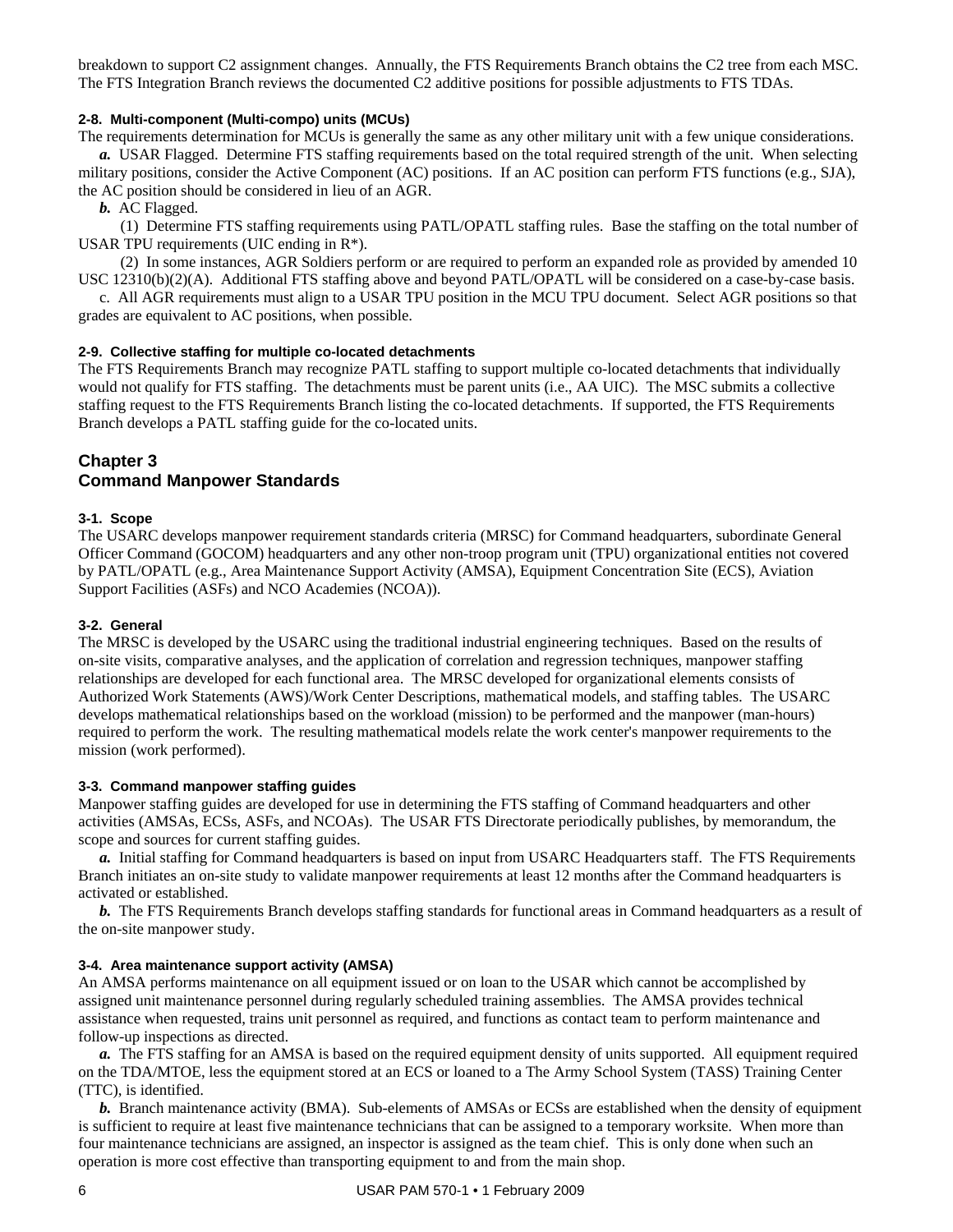## **3-5. Equipment concentration site (ECS)**

An ECS receives, stores, and issues USAR equipment which unit commanders have placed in the ECS or moved there for use in support of RC training, mobilization, or deployment. An ECS is staffed the same way an AMSA is staffed for maintenance functions. An ECS receives additional staffing for storage and warehouse functions based on the equipment on-hand and the number of stored items issued and returned.

## **3-6. AMSA and ECS staffing determination**

**Table 3-1.** 

 *a.* Maintenance branch staffing. The yearly maintenance man-hours are determined using the Army Maintenance Master Database (AMMDB).

 (1) Step 1. From the units supported MTOE or TDA equipment list, identify by LIN all equipment that requires Organizational Maintenance. Do not include equipment in permanent storage in an ECS or Strategic Deployment Site (SDS) or on loan to a TTC in the equipment list for an AMSA since the ECS receives separate maintenance staffing.

 (2) Step 2. Use the AMMDB to identify Organizational Maintenance yearly man-hours for each piece of equipment and multiply by the required equipment quantity to obtain the total yearly man-hours.

 (3) Step 3. Multiply the total yearly man-hours by 20% for an AMSA or an ECS, 40% for a TTC, and 5% for an SDS to determine the total maintenance worker and work leader man-hours.

 (4) Step 4. Divide the total maintenance man-hours by 1740 (Army availability factor (AAF)) in each commodity group to determine the number of maintenance mechanics and maintenance mechanic leaders required.

 (5) Step 5. Based on the number of mechanics and leaders required, use table 3-1 to determine the additional staffing required to support organizational maintenance operations.

| Organizational maintenance branch staffing |                |                |                |                |                |                |                |                |                         |                         |                |                |                |                         |                         |                  |
|--------------------------------------------|----------------|----------------|----------------|----------------|----------------|----------------|----------------|----------------|-------------------------|-------------------------|----------------|----------------|----------------|-------------------------|-------------------------|------------------|
| <b>Total Maint Workers/</b>                |                | <b>BMA</b>     |                |                |                |                |                |                |                         | <b>AMSA</b>             |                |                |                |                         |                         |                  |
| <b>Leaders Required</b>                    | 3              | 5              | 7              | 8              | 9              | 16             | 17             | 20             | 25                      | 31                      | 33             | 40             | 41             | 46                      | 49                      | 57               |
| General Foreman                            | $\pmb{0}$      | $\mathbf 0$    | $\mathbf 0$    | $\mathbf 0$    | $\mathbf 0$    | $\overline{0}$ | $\overline{0}$ | $\mathbf 0$    | 0                       | 0                       | $\mathbf 0$    | 1              | 1              | $\mathbf{1}$            | $\mathbf{1}$            | $\mathbf{1}$     |
| Foreman                                    | $\mathbf 0$    | $\mathbf 0$    | $\Omega$       | $\mathbf{1}$   | $\mathbf{1}$   | 1              | 1              | $\overline{c}$ | $\overline{\mathbf{c}}$ | $\overline{\mathbf{c}}$ | 2              | $\overline{2}$ | $\overline{2}$ | $\overline{2}$          | $\mathbf 2$             | $\boldsymbol{2}$ |
| Maint Admin/Sup Tech                       | $\mathbf 0$    | 0              | $\Omega$       | $\overline{2}$ | $\overline{c}$ | 4              | 4              | 4              | 4                       | 6                       | 6              | 6              | 6              | 8                       | 8                       | 8                |
| <b>Tool and Parts Attendant</b>            | $\mathbf 0$    | $\mathbf 0$    | $\Omega$       |                | 1              | 1              | 1              | $\mathbf{1}$   | $\mathbf{1}$            | $\overline{2}$          | $\overline{2}$ | $\overline{2}$ | $\overline{2}$ | $\overline{2}$          | $\overline{2}$          | $\mathbf 2$      |
| Maintenance Inspector                      | $\mathbf 0$    | $\mathbf{1}$   | 1              | $\mathbf{1}$   | $\overline{2}$ | $\overline{c}$ | 3              | 3              | 4                       | 4                       | 5              | 5              | 6              | 6                       | $\overline{7}$          | 8                |
| <b>TOTALS</b>                              | 3              | 6              | 8              | 12             | 15             | 24             | 26             | 30             | 36                      | 45                      | 48             | 56             | 58             | 65                      | 69                      | 78               |
|                                            |                |                |                |                |                |                |                |                |                         |                         |                |                |                |                         |                         |                  |
| <b>Total Maint Workers/</b>                |                |                |                |                |                |                |                |                | AMSA                    |                         |                |                |                |                         |                         |                  |
| <b>Leaders Required</b>                    | 60             | 61             | 65             | 73             | 76             | 80             | 81             | 89             | 90                      | 91                      | 97             | 100            | 105            | 113                     | 120                     | 121              |
| General Foreman                            | 1              | 1              | 1              | 1              | 1              | 1              | 1              | $\mathbf{1}$   | 1                       | 1                       | 1              |                | 1              | 1                       | 1                       | 1                |
| Foreman                                    | 3              | $\overline{3}$ | 3              | 3              | 3              | $\overline{4}$ | 4              | $\overline{4}$ | 4                       | $\overline{\mathbf{4}}$ | 4              | 5              | 5              | 5                       | 6                       | 6                |
| Maint Admin/Sup Tech                       | 8              | 10             | 10             | 10             | 12             | 12             | 12             | 12             | 14                      | 14                      | 14             | 14             | 16             | 16                      | 18                      | 18               |
| <b>Tool and Parts Attendant</b>            | $\overline{c}$ | 3              | 3              | 3              | 3              | 3              | 3              | 3              | 3                       | 4                       | 4              | $\overline{4}$ | $\overline{4}$ | $\overline{\mathbf{4}}$ | $\overline{\mathbf{4}}$ | 5                |
| Maintenance Inspector                      | 8              | $\overline{8}$ | 9              | 10             | 10             | 10             | 11             | 12             | 12                      | 12                      | 13             | 13             | 14             | 15                      | 15                      | 16               |
| <b>TOTALS</b>                              | 82             | 86             | 91             | 100            | 105            | 110            | 112            | 121            | 124                     | 126                     | 133            | 137            | 145            | 154                     | 164                     | 167              |
|                                            |                |                |                |                |                |                |                |                |                         |                         |                |                |                |                         |                         |                  |
| <b>Total Maint Workers/</b>                |                |                |                |                |                |                |                |                | <b>AMSA</b>             |                         |                |                |                |                         |                         |                  |
| <b>Leaders Required</b>                    | 129            | 135            | 137            | 140            | 145            | 150            | 151            | 153            | 161                     | 165                     | 169            | 177            | 180            | 181                     | 185                     | 193              |
| General Foreman                            | $\mathbf{1}$   | 1              | 1              |                | 1              | 1              | 1              | $\mathbf{1}$   | 1                       | 1                       | 1              | 1              | 1              | 1                       | $\mathbf{1}$            | 1                |
| Foreman                                    | 6              | 6              | 6              | $\overline{7}$ | $\overline{7}$ | $\overline{7}$ | $\overline{7}$ | $\overline{7}$ | 8                       | 8                       | 8              | 8              | 9              | 9                       | 9                       | 9                |
| Maint Admin/Sup Tech                       | 18             | 20             | 20             | 20             | 20             | 22             | 22             | 22             | 22                      | 24                      | 24             | 24             | 26             | 26                      | 26                      | 26               |
| <b>Tool and Parts Attendant</b>            | 5              | 5              | 5              | 5              | 5              | 5              | 6              | 6              | 6                       | 6                       | 6              | 6              | 6              | $\overline{7}$          | $\overline{7}$          | $\boldsymbol{7}$ |
| Maintenance Inspector                      | 17             | 17             | 18             | 18             | 19             | 19             | 19             | 20             | 21                      | 21                      | 22             | 23             | 23             | 23                      | 24                      | 25               |
| <b>TOTALS</b>                              | 176            | 184            | 187            | 191            | 197            | 204            | 206            | 209            | 219                     | 225                     | 230            | 239            | 245            | 247                     | 252                     | 261              |
|                                            |                |                |                |                |                |                |                |                |                         |                         |                |                |                |                         |                         |                  |
| <b>Total Maint Workers/</b>                |                |                |                |                |                |                |                |                | <b>AMSA</b>             |                         |                |                |                |                         |                         |                  |
| <b>Leaders Required</b>                    | 195            | 200            | 204            | 210            | 211            | 212            | 220            | 225            | 226                     | 228                     | 230            | 236            | 241            | 244                     | 250                     | 252              |
| General Foreman                            | $\mathbf{1}$   | $\mathbf{1}$   | $\mathbf{1}$   | $\mathbf{1}$   | 1              | $\mathbf{1}$   | 1              | $\mathbf{1}$   | 1                       | 1                       | 1              | 1              | 1              | $\mathbf{1}$            | 1                       | $\overline{1}$   |
| Foreman                                    | 9              | 10             | 10             | 11             | 11             | 11             | 11             | 11             | 11                      | 11                      | 12             | 12             | 12             | 12                      | 13                      | 13               |
| Maint Admin/Sup Tech                       | 28             | 28             | 28             | 28             | 30             | 30             | 30             | 30             | 32                      | 32                      | 32             | 32             | 34             | 34                      | 34                      | 34               |
| Tool and Parts Attendant                   | $\overline{7}$ | $\overline{7}$ | $\overline{7}$ | $\overline{7}$ | $\overline{7}$ | $\overline{7}$ | $\overline{7}$ | 8              | 8                       | 8                       | 8              | 8              | 8              | 8                       | 8                       | 8                |
| Maintenance Inspector                      | 25             | 25             | 26             | 26             | 26             | 27             | 28             | 28             | 28                      | 29                      | 29             | 30             | 30             | 31                      | 31                      | 32               |
| <b>TOTALS</b>                              | 265            | 271            | 276            | 283            | 286            | 287            | 297            | 303            | 306                     | 309                     | 311            | 318            | 326            | 330                     | 337                     | 340              |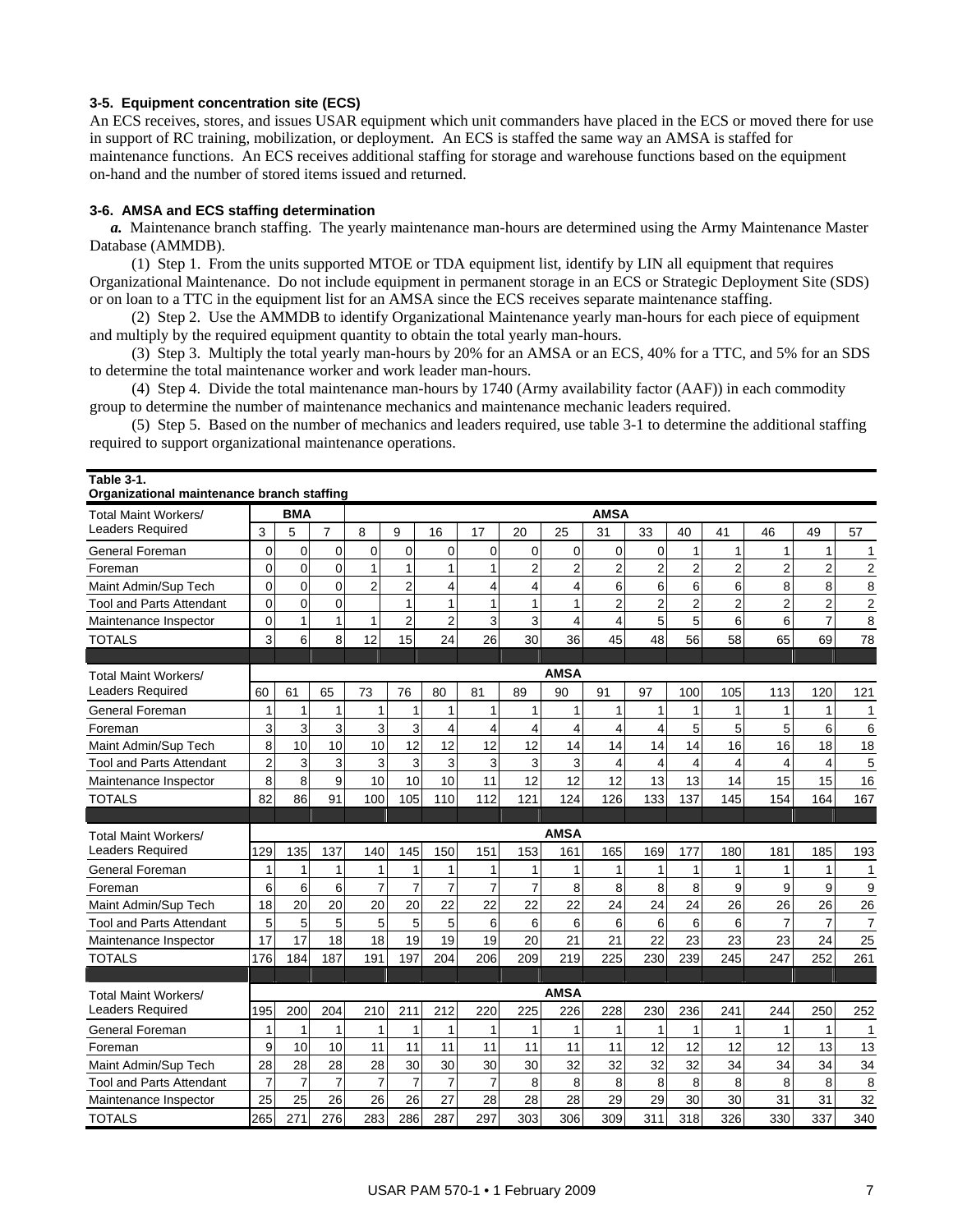*b.* Storage and warehousing staffing.

 (1) Step 1. From the property book, identify by LIN the equipment in permanent storage. Get an on-hand count by commodity group.

 (2) Step 2. Identify the number of issues and returns by commodity group for the past 12 months. If there is no actual issue and turn-in history available, use two per commodity group.

(3) Step 3. Add on-hand equipment to number of issues to obtain a subtotal.

 (4) Step 4. Multiply the subtotal by commodity group by the Issue Equivalent Factor identified in table 3-2 to determine the total Equipment Factors by commodity group.

(5) Step 5. Use tables 3-3 through 3-5 to determine the required staffing for storage and warehousing functions.

| <b>TYPE EQUIPMENT</b>                     | <b>ISSUE EQUIV</b>          |
|-------------------------------------------|-----------------------------|
| Weapons, Tow and Dragon                   |                             |
| Artillery, Towed                          | ⌒                           |
| Combat Vehicles and Sp Artillery          |                             |
| <b>Wheeled Vehicles</b>                   |                             |
| Trailers                                  |                             |
| <b>Engineer and Heavy Equipment</b>       |                             |
| Generators, Compressors and Pumps         |                             |
| Quartermaster Equipment                   |                             |
| <b>Material Handling Equipment</b>        |                             |
| Radar, Rawin and Misc Electronics         |                             |
| Sets, Kits, Outfits (SKO)                 | ົ                           |
| <b>Communication Equipment</b>            |                             |
| Cold Weather Gear                         | 0.1                         |
| <b>Chemical Defensive Gear</b>            | 0.1                         |
| Tentaɑe                                   | 3                           |
| Equip Density (Veh+Trlr+Track+EN+MHE+SP): | <b>EQUIP FACTORS TOTAL:</b> |

**Table 3-3** 

#### **ECS Storage Branch warehouse staffing**

| <b>EQUIPMENT FACTORS</b>               | 1              | 1.020          | 2.880          | 4.740          | 6.600          | 8,460          | 10,320 | 12,180 | 14,040         |
|----------------------------------------|----------------|----------------|----------------|----------------|----------------|----------------|--------|--------|----------------|
| <b>MATERIALS HANDLER FOREMAN</b>       | $\Omega$       | $\Omega$       | $\Omega$       | $\Omega$       | $\Omega$       | 1              | 1      | 1      |                |
| MATERIALS HANDLER / WORK LEADER        | 0              | 1              | $\overline{2}$ | 3              | 4              | 5              | 6      | 7      | 8              |
| SUPPLY TECHNICIAN                      | 1              | 1              | 1              | 1              | 1              |                | 1      | 1      | $\overline{2}$ |
| <b>TOTALS</b>                          | 1              | $\overline{2}$ | 3              | 4              | 5              | $\overline{7}$ | 8      | 9      | 11             |
| <b>EQUIPMENT FACTORS</b>               | 15.900         | 17.760         | 19.620         | 21.480         | 23.340         | 25.200         | 27.060 | 28.920 | 30.780         |
| <b>MATERIALS HANDLER FOREMAN</b>       | 1              | 1              | 1              | 1              |                |                |        | 1      |                |
| <b>MATERIALS HANDLER / WORK LEADER</b> | 9              | 10             | 11             | 12             | 13             | 14             | 15     | 16     | 17             |
| <b>SUPPLY TECHNICIAN</b>               | $\overline{2}$ | $\overline{2}$ | $\overline{2}$ | $\overline{2}$ | $\overline{2}$ | $\overline{2}$ | 3      | 3      | 3              |
| <b>TOTALS</b>                          | 12             | 13             | 14             | 15             | 16             | 17             | 19     | 20     | 21             |
| <b>EQUIPMENT FACTORS</b>               | 32.640         | 34.500         | 36.360         | 38.220         | 40.080         | 41.940         | 43.800 | 45.660 | 47.520         |
| <b>MATERIALS HANDLER FOREMAN</b>       |                |                | 1              | 2              | 2              | 2              | 2      | 2      | 2              |
| MATERIALS HANDLER / WORK LEADER        | 18             | 19             | 20             | 21             | 22             | 23             | 24     | 25     | 26             |
| <b>SUPPLY TECHNICIAN</b>               | 3              | 3              | 3              | 3              | 4              | $\overline{4}$ | 4      | 4      | 4              |
| <b>TOTALS</b>                          | 22             | 23             | 24             | 26             | 28             | 29             | 30     | 31     | 32             |
| <b>EQUIPMENT FACTORS</b>               | 49.380         | 51.240         | 53.100         | 54.960         | 56.820         | 58.680         | 60.540 | 62.400 | 64.260         |
| <b>MATERIALS HANDLER FOREMAN</b>       | 2              | 2              | 2              | 2              | 2              | 2              | 2      | 2      | 2              |
|                                        |                |                |                |                |                | 32             |        |        |                |
| <b>MATERIALS HANDLER / WORK LEADER</b> | 27             | 28             | 29             | 30             | 31             |                | 33     | 34     | 35             |
| <b>SUPPLY TECHNICIAN</b>               | 4              | 4              | 5              | 5              | 5              | 5              | 5      | 5      | 5              |
| <b>TOTALS</b>                          | 33             | 34             | 36             | 37             | 38             | 39             | 40     | 41     | 42             |
| <b>EQUIPMENT FACTORS</b>               | 66.120         | 67.980         | 69.840         | 71.700         | 73.560         | 75.420         | 77.280 | 79.140 | 81.000         |
| <b>MATERIALS HANDLER FOREMAN</b>       | 2              | 2              | 2              | 2              | 2              | 3              | 3      | 3      | 3              |
| <b>MATERIALS HANDLER / WORK LEADER</b> | 36             | 37             | 38             | 39             | 40             | 41             | 42     | 43     | 44             |
| <b>SUPPLY TECHNICIAN</b>               | 6              | 6              | 6              | 6              | 6              | 6              | 6      | 7      | $\overline{7}$ |
| <b>TOTALS</b>                          | 44             | 45             | 46             | 47             | 48             | 50             | 51     | 53     | 54             |
| <b>EQUIPMENT FACTORS</b>               | 82.860         | 84.720         | 86.580         | 88.440         | 90.300         | 92.160         | 94.020 | 95.880 | 97.740         |
| MATERIALS HANDLER FOREMAN              | 3              | 3              | 3              | 3              | 3              | 3              | 3      | 3      | 3              |
| <b>MATERIALS HANDLER / WORK LEADER</b> | 45             | 46             | 47             | 48             | 49             | 50             | 51     | 52     | 53             |
| <b>SUPPLY TECHNICIAN</b>               | 7              | $\overline{7}$ | $\overline{7}$ | $\overline{7}$ | $\overline{7}$ | 8              | 8      | 8      | 8              |

*[NOTE: 1 WORK LEADER FOR EVERY 8 MATERIALS HANDLERS.]*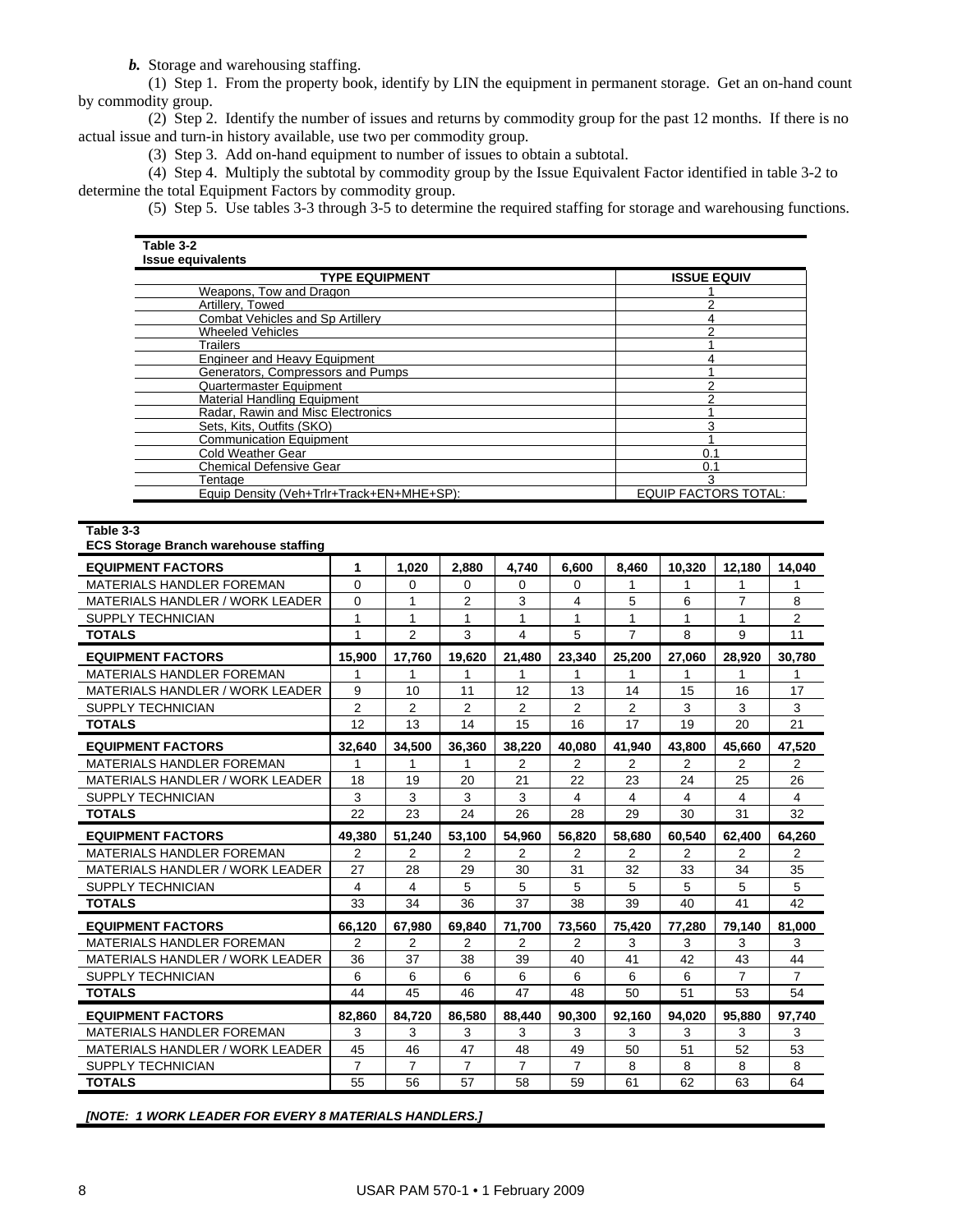#### **Table 3-4**

#### **ECS Storage Branch servicer and operator staffing**

| <b>EQUIPMENT</b>               |     | <b>EQUIPMENT DENSITY / REQUIRED STAFFING</b> |      |      |      |      |      |      |      |      |      |
|--------------------------------|-----|----------------------------------------------|------|------|------|------|------|------|------|------|------|
| <b>TRUCKS AND TRAILERS</b>     | 200 | 400                                          | 600  | 800  | 1000 | 1200 | 1400 | 1600 | 1800 | 2000 | 2200 |
|                                |     |                                              | 6    | 8    | 10   | 12   | 14   | 16   | 18   | 20   | 22   |
| ENGINEER AND MATERIAL HANDLING | 150 | 300                                          | 450  | 600  | 750  | 900  | 1050 | 1200 | 1350 | 1500 | 1650 |
|                                |     |                                              | 6    | 8    | 10   | 12   | 14   | 16   | 18   | 20   | 22   |
| ELECTRONIC EQUIPMENT           | 400 | 800                                          | 1200 | 1600 | 2000 | 2400 | 2800 | 3200 | 3600 | 4000 | 4400 |
|                                | ◠   | ◠                                            |      |      | 6    |      |      |      | 10   | 11   | 12   |
| TANKS AND COMBAT TRACK         | 40  | 80                                           | 120  | 160  | 200  | 240  | 280  | 320  | 360  | 400  | 440  |
|                                |     |                                              | 6    | 8    | 10   | 12   | 14   | 16   | 18   | 20   | 22   |

| <b>EQUIPMENT</b>               |      | <b>EQUIPMENT DENSITY / REQUIRED STAFFING</b> |      |      |      |      |      |      |      |      |      |
|--------------------------------|------|----------------------------------------------|------|------|------|------|------|------|------|------|------|
| TRUCKS AND TRAILERS            | 2400 | 2600                                         | 2800 | 3000 | 3200 | 3400 | 3600 | 3800 | 4000 | 4200 | 4400 |
|                                | 24   | 26                                           | 28   | 30   | 32   | 34   | 36   | 38   | 40   | 42   | 44   |
| ENGINEER AND MATERIAL HANDLING | 1800 | 1950                                         | 2100 | 2250 | 2400 | 2550 | 2700 | 2850 | 3000 | 3150 | 3400 |
|                                | 24   | 26                                           | 28   | 30   | 32   | 34   | 36   | 38   | 40   | 42   | 44   |
| ELECTRONIC EQUIPMENT           | 4800 | 5200                                         | 5600 | 6000 | 6400 | 6800 | 7200 | 7600 | 8000 | 8400 | 8800 |
|                                | 13   | 14                                           | 15   | 16   | 17   | 18   | 19   | 20   | 21   | 22   | 23   |
| TANKS AND COMBAT TRACK         | 480  | 520                                          | 560  | 600  | 640  | 680  | 720  | 760  | 800  | 840  | 880  |
|                                | 24   | 26                                           | 28   | 30   | 32   | 34   | 36   | 38   | 40   | 42   | 44   |

**ONE MOBILE EQUIPMENT SERVICER FOREMAN PER 40 MOBILE EQUIPMENT SERVICERS & LEADERS.**  *[NOTE: RECOMMEND 1 WORK LEADER PER 8 SERVICERS AND OPERATORS.]* 

| Table 3-5<br><b>ECS overhead staffing</b>                                   |    |    |    |     |     |     |  |  |  |  |
|-----------------------------------------------------------------------------|----|----|----|-----|-----|-----|--|--|--|--|
| <b>TOTAL PERSONNEL REQUIRED</b>                                             | 10 | 41 | 81 | 121 | 161 | 201 |  |  |  |  |
| <b>ECS MANAGER</b>                                                          |    |    |    |     |     |     |  |  |  |  |
| MAINT ADMIN/SUPPLY TECH                                                     |    |    | 3  | 4   | 5   | 6   |  |  |  |  |
| <b>TOTAL</b>                                                                |    | Э  |    | 5   | 6   |     |  |  |  |  |
| [NOTE: ONLY USED FOR STAFFING ACTIVITIES WITH A MAINT BR AND A STORAGE BR.] |    |    |    |     |     |     |  |  |  |  |

 *c.* Watercraft staffing.

 (1) Step 1. From the unit's supported MTOE or TDA equipment list, identify by LIN all watercraft that requires Organizational Maintenance. Do not include equipment in permanent storage in an ECS or on loan to a TTC in the equipment list for an AMSA since the ECS and TTC receive separate maintenance staffing.

 (2) Step 2. Use table 3-6 to determine the number of maintenance technicians and maintenance mechanic leaders required to perform Organizational Maintenance.

 (3) Step 3. Based on the number of mechanics and leaders required, use table 3-7 to determine the additional staffing (e.g., wage supervisors, supply and administrative clerks, inspectors, etc.) required to support maintenance operations.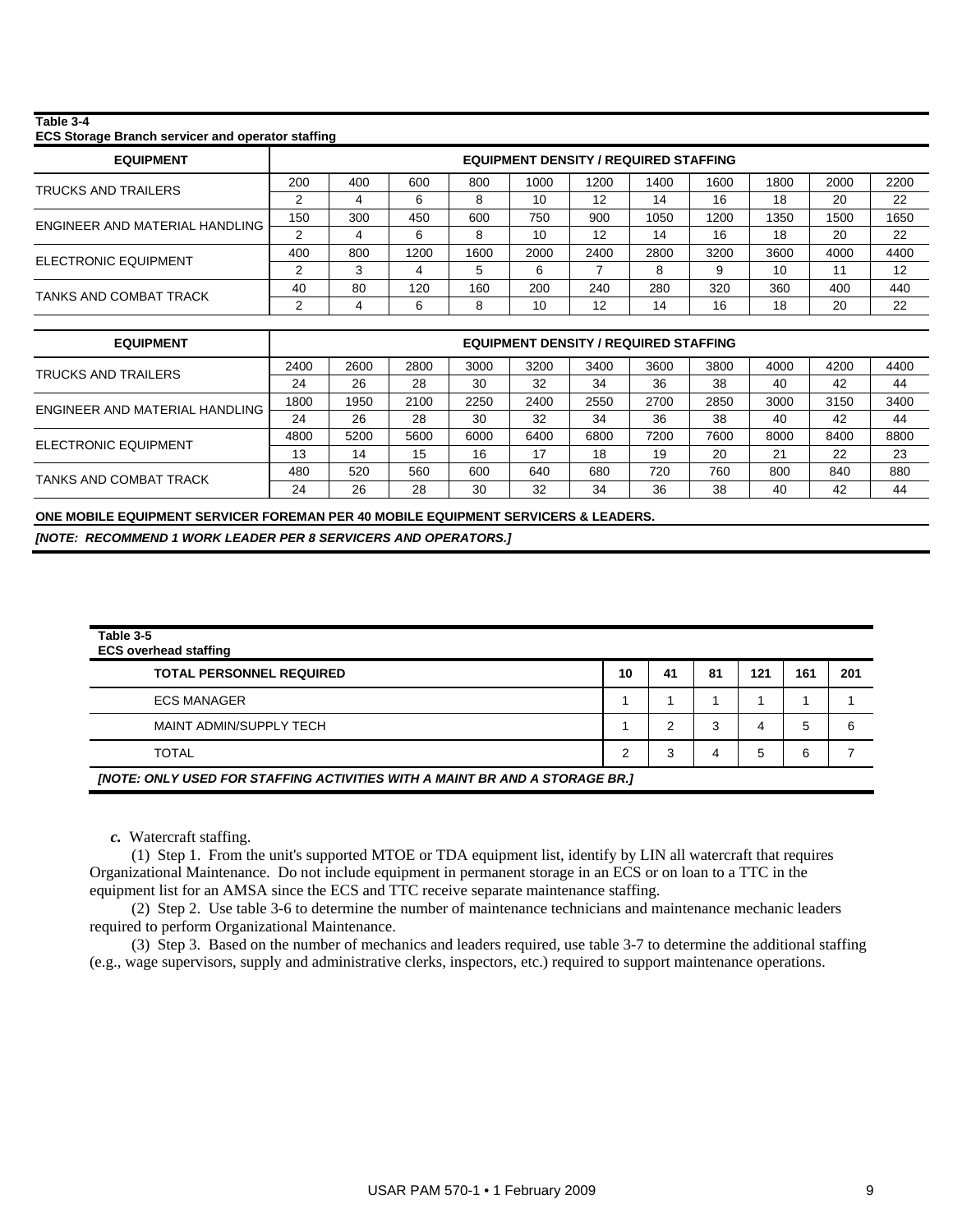#### **Table 3-6 Watercraft equipment**  WATERCRAFT **TYPE NUMBER OF TECHS PER BOAT**  WORK & INSP BOAT J TYPE  $\begin{array}{|c|c|c|c|c|c|c|c|c|} \hline \end{array}$  4003  $\begin{array}{|c|c|c|c|c|c|c|c|c|} \hline \end{array}$  0.5 BOAT PASSENGER & CARGO T TYPE 2001 1 WORK & INSP BOAT Q TYPE 4002 1 TUG HARBOR 800 2 TUG HARBOR 45 & 65 FT 400 1 320 320 3004 1 3004 1 TUG HARBOR TO A RESERVE TO A RESERVE TO A RESERVE TO A RESERVE TO A RESERVE TO A RESERVE TO A RESERVE TO A RES TUG HARBOR 86 FT 2 2 2 327 AS 2 TUG HARBOR 100 FT 3006 2 CRANE FLOATING 60 TON 113D 1 CRANE FLOATING 100 TON 264B 2 CRANE FLOATING 115 TON BD6000 **2** FREIGHT & SUPPLY VESSEL 175FT THE REIGHT AS UPPLY VESSEL 175FT THE REIGHT AS A SUPPLY VESSEL 175FT FREIGHTER CGO TNG VESSEL 1388FT COMAVI CIMAVI | CIMAVI | 3 LANDING CRAFT MECHANIZED **LCM** LCM Mark 8 0.5 LANDING CRAFT UTIL LCU and the set of the set of the set of the set of the set of the set of the set of the set of the set of the set of the set of the set of the set of the set of the set of the set of the set of the set LANDING CRAFT UTIL LCU A CHARGE AND THE RESERVE THAT A 1600 IT AND THE RESERVE THAT A 1600 IT AND THE RESERVE THAT A CHARGE A LOST THAT A LOST THAT A LOST THAT A LOST THAT A LOST THAT A LOST THAT A LOST THAT A LOST THAT A LANDING CRAFT UTIL LCU and the contract of the contract of the contract of the contract of the contract of the contract of the contract of the contract of the contract of the contract of the contract of the contract of the LIGHTER, AMPH SP 5T LARC 5 8005 **8005** 8005 **8005** LIGHTER, AMPH SP 15T LARC 15 **8004** 8004 **1 8004** 8004 8004 LIGHTER, AMPH SP 60T LARC 60 2303 1 REPAIR SHOP FLOATING THE REPAIR SHOP FLOATING THE REPAIR SHOP FLOATING VESSEL LOGISTIC SUPPORT And the state of the state of the state of the state of the state of the state of the state of the state of the state of the state of the state of the state of the state of the state of the state of BARGE 0.5 FLOATING BARGE **1** 6000 **1** 6000 **1** 6000 **1**

| Table 3-7<br><b>AMSA and ECS Watercraft Branch staffing</b> |                |    |    |    |    |                |    |                |                |
|-------------------------------------------------------------|----------------|----|----|----|----|----------------|----|----------------|----------------|
| <b>TOTAL MARINE MACH WKRS/LDRS</b>                          | 5              | 8  | 12 | 13 | 15 | 16             | 21 | 29             |                |
| <b>MARINE MACH FOREMAN</b>                                  |                | 1  |    | 1  |    | $\overline{2}$ | 2  | 2              | One/15         |
| <b>MARINE MACH INSPECTOR</b>                                | -1             | 1  |    | 2  | 2  | 2              | 3  | 4              | One/8          |
| PRODUCTION CONTROLLER                                       |                | 1  |    | 1  |    | 2              | 2  | $\overline{2}$ | One/15         |
| <b>MAINT ADMIN/SUP TECH</b>                                 | 1              | 4  |    | 1  | 2  | 2              | 2  | $\overline{2}$ | One/15         |
| TOOL & PARTS ATTENDANT                                      |                |    |    |    |    |                | 1  | 1              | One when $>15$ |
| <b>WELDER</b>                                               |                |    | 1  | 1  |    |                | 2  | 1              |                |
| <b>CRANE OPERATOR</b>                                       |                |    | 1  | 1  |    |                | 2  | 1              |                |
| <b>MACHINIST</b>                                            |                |    | 1  | 1  |    |                | 2  | 1              |                |
| POWER SUPPORT SYS MECH                                      |                |    |    |    |    |                | 1  | 1              |                |
| <b>FUEL &amp; ELEC REPR</b>                                 |                |    |    |    |    |                | 1  | 1              |                |
| SHEET METAL MECH                                            |                |    |    |    |    |                | 1  | 1              |                |
| <b>TOTAL REQUIREMENTS</b>                                   | $\overline{7}$ | 12 | 19 | 21 | 25 | 28             | 40 | 46             |                |

CROSSWAY 1

## **3-7. Aviation support facility (ASF)**

 *a.* An ASF provides a centralized point of control for the proper operation and maintenance of aviation assets within a US Army Reserve geographical area. It provides continuous aviation operations, training, standardization, maintenance, supply, safety, Aviation Life Support Equipment, and administrative support to designated USAR aviation units. The ASF maintains administrative records, repair parts, and packaged petroleum products for supported aircraft. ASF staffing and supported units' FTS staffing are functionally independent, yet complementary.

 *b.* The FTS ASF staffing guides are developed using the number of aviators supported, total number of crewmembers and non-rated crewmembers, total number of aircraft by type, maintenance requirements, and yearly flying hour program.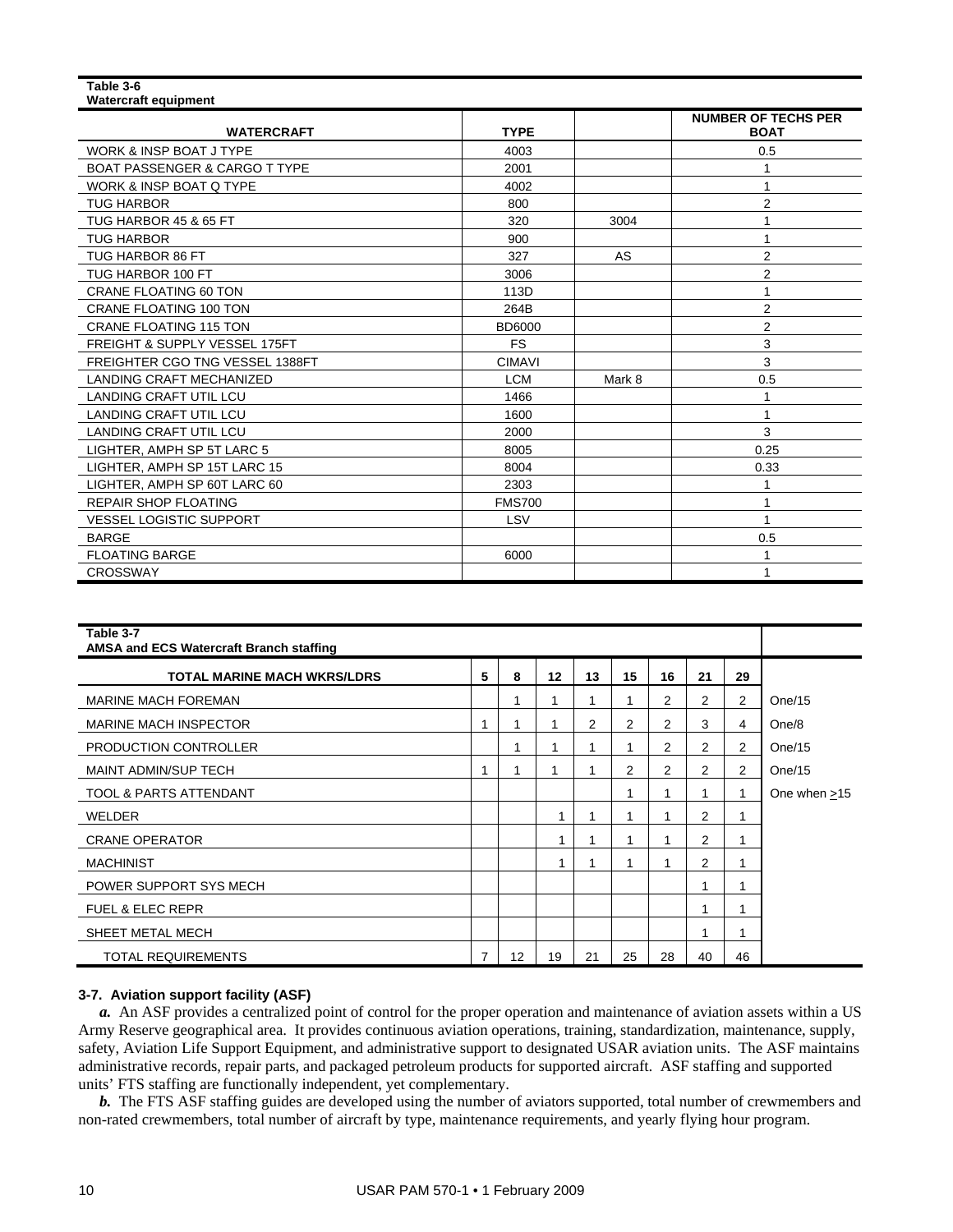## **3-8. Periodic application of manpower staffing standard**

The FTS Requirements Branch reapplies manpower staffing standards on a periodic basis.

 *a.* The FTS Requirements Branch notifies affected Commands, provides the reporting period and guidance for requesting exceptions, and requests workload data, if necessary.

- *b*. The FTS Requirements Branch—
	- (1) Applies the staffing standard.
	- (2) Reviews and analyzes command's proposed exceptions.

 (3) Staffs the results with each command affected and with the USARC staff. The affected commands and USARC staff have 60 days to reclama the proposed changes with the FTS Requirements Branch.

 *c.* The FTS Requirements Branch forwards approved application results to the FTS Integration Branch for documentation.

## **Chapter 4 Special Programs**

## **4-1. Directed military overstrength (DMO) positions**

Directed military overstrength (DMO) requirements are used for unforeseen, high priority, temporary manpower requirements of 12 months or less, not budgeted for or documented. A DMO position is designed to support unprogrammed requirements for durations of 1 year or less, or until the need can be supported through a reassignment of priorities, Command Plan (CP), Total Army Analysis (TAA) process, or the requirement terminates. The Chief of the Army Reserve has final approval authority for all DMO requirements.

 *a.* Submit requests for DMO requirements to the FTS Directorate, OCAR, FTS Division (DAAR-FTS).

*b.* The FTS Division (DAAR-FTS) processes each request and recommends approval/disapproval to the Office of the Chief of the Army Reserve.

## **4-2. Directed requirement position**

A directed requirement position is one established by a HQDA or OCAR directive. A directed requirement position is not automatically added to the validated requirements of a work center. The overall work center requirements are first determined and the directed requirement is then identified within that total. Typical directed requirements are Retention, Drug Demand Reduction, Equal Opportunity, Inspector General, and Family Program.

#### **4-3. AGR reengineering**

The AGR reengineering positions are positions that have been submitted by the senior branch and functional area experts to enhance the experience and leadership competence of the AGR force. These positions are FTS requirements identified to support career progression for AGR Soldiers. This program is managed by the FTS AGR Reengineering Team. In some cases, the specific requirement may not be workload validated but under certain circumstances (one-for-one position swap), validation can be easily accomplished. For those additive positions, workload validation must be accomplished. AGR reengineering additives are not documented on FTS Staffing Guides. AGR reengineering requirements are documented as follows:

 *a.* Initial requirements are established by the FTS Directorate AGR Reengineering Team and are not workload validated. These requirements are identified in FTS TDA with a P Code of "R" and the P2 Code second digit of "Y".

 *b.* If an AGR reengineering requirement becomes workload validated, the "P" Code in FTS TDA remains an "R". The second character of the P2 code changes the appropriate functional code of the work performed (e.g., the second character will no longer be a "Y").

#### **4-4. Commander Program**

The AGR Commander Program was implemented to improve the readiness in TPU units and to provide leadership opportunities for AGR Soldiers. This program is managed by the FTS AGR Reengineering Team. The AGR Command Program changed from a non-recurring or one-time-fill requirement to a recurring command program. This change gives AGR Soldiers an opportunity to command in a fair-share proportion to the AGR-TPU force mix for a given branch/functional area by grade. The senior branch and functional area experts recommend the like-type units that should be classified as AGR commands. The MSC and DRU commanders determine where these additional AGR command positions are to be designated. These positions are not documented on FTS Staffing Guides.

## **4-5. Command Sergeant Major (CSM) and First Sergeant AGR Program**

The Full-Time Support AGR Command Sergeant Major and First Sergeant Programs were implemented to enhance unit readiness and provide necessary leadership opportunities for AGR Soldiers. These Programs are managed for the Command Sergeant Major of the Army Reserve by Army Reserve Force Programs (ARFP). These requirements are not workload validated. They are in addition to the workload-based FTS requirements. These positions are normally not documented on FTS Staffing Guides.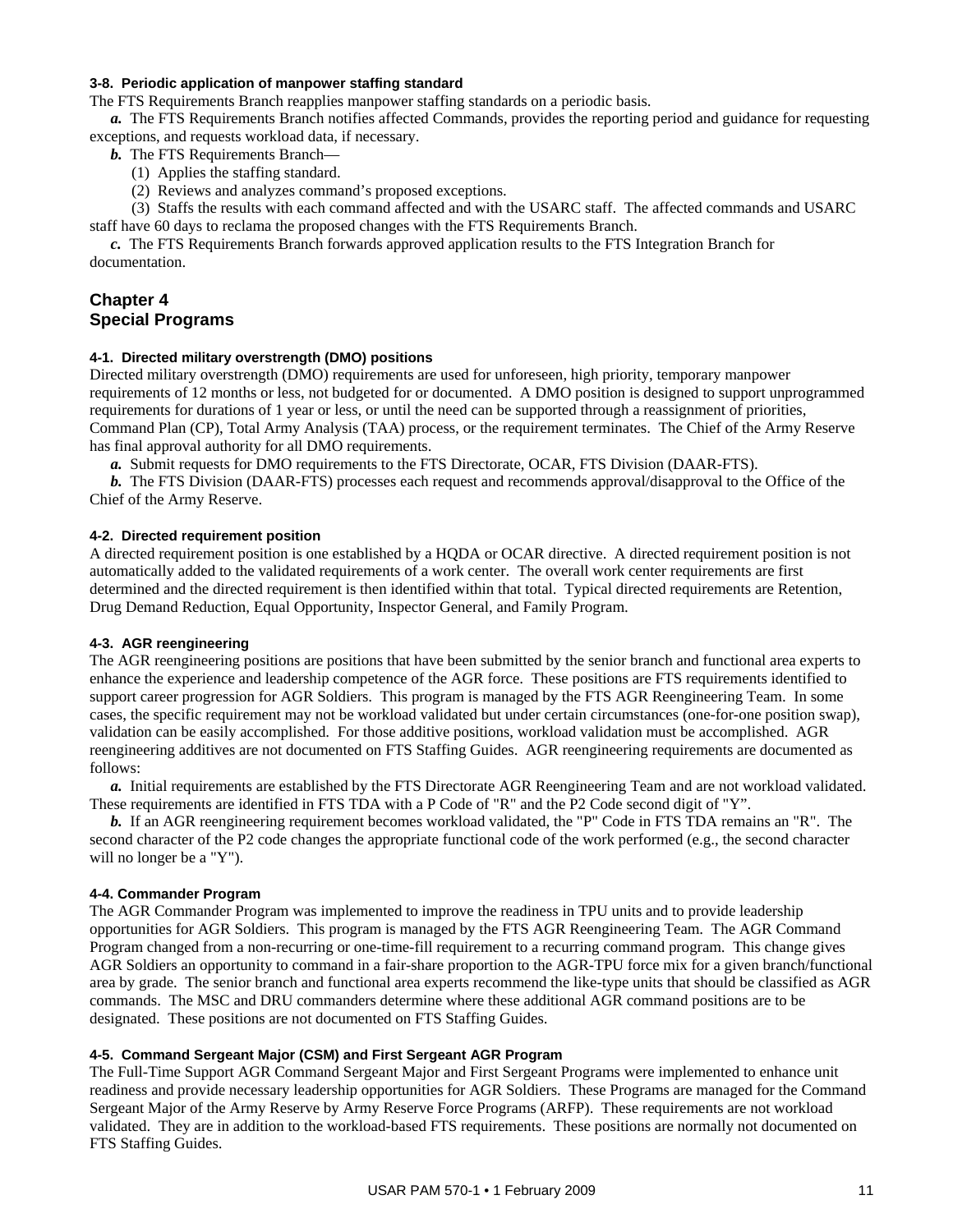## **Chapter 5 Manpower Study Staffing Guides and Standards**

## **5-1. Purpose**

This chapter identifies the procedures for conducting a manpower study within the USAR.

## **5-2. General**

Manpower staffing is reviewed on a 2-5 year manpower study cycle, with the optimal time period being every 3 years. The intent of a manpower study is to ensure that USAR units are staffed with the correct number of FTS requirements based on validated workload. Manpower studies identify baseline workload requirements for the FTS positions performing daily administrative, preparatory, readiness, deployment, mobilization, reconstitution, and maintenance activities of a unit. (Apps B and C describe standard indirect categories and military indirect categories, respectively.) The FTS Requirements Branch Study Team validates the man-hours and workload at a unit during the on-site phase of a manpower study. This information is used to develop a manpower standard which is used to determine FTS requirements for that SRC or TDA unit. The staffing guide resulting from a workload validated manpower study supersedes any PATL/OPATL staffing guide or command staffing guide.

## **5-3. Study types**

The types of manpower studies are:

 *a.* Evaluation and Utilization (E&U) study. An E&U study is conducted at group or brigade level and below units. The purpose of an E&U study is to workload validate FTS staffing developed from PATL and OPATL tables and approved additives.

 *b.* Command study. The purpose of a command study is to workload validate the FTS staffing requirements for an RSC or O&F Command.

## **5-4. Study moratorium**

A moratorium on organization and manpower requirement changes is normally imposed 6 months prior to the on-site manpower study by the FTS Requirements Branch. This moratorium enables the collection of valid workload and utilization data. Present any proposed changes in an organization or its requirements to the FTS Requirements Team for consideration at the time of the on-site manpower study.

## **5-5. Manpower study process**

The following details the process for an E&U study. The process for a command study is similar.

 *a.* The process begins with the selection of an MTOE standard requirements code (SRC) or a TDA category (e.g., US Army Hospitals) to study.

*b.* The FTS Directorate sends a memorandum through the appropriate commands notifying all units structured within the SRC or TDA category of the pending manpower study, establishing the parameters of the study, notifying all concerned of a moratorium for changes, and requesting data.

 *c.* All units structured under the selected SRC or TDA category prepare a Baseline Submission Package documenting manpower and workload data. The Baseline Submission Package is detailed at appendix D. This data is used by the study team to establish a baseline in preparation for the on-site study.

 *d.* The Study Team selects a representative sample of units in the SRC/TDA category for on-site study. The Study Team notifies the commands and units to be visited.

 *e.* The Study Team contacts the selected units to finalize the visit particulars.

 *f.* The on-site study consists of an in-brief from the Study Team or Project Leader, confidential interviews regarding the functions performed: what, why, how, when, frequency, validation of man-hours worked and workload counts, and an outbriefing by the Study Team or Project Leader.

 *g.* Once all on-site studies are completed, the Study Team performs correlation and regression analysis on the collected data to determine the FTS staffing requirements for that particular SRC or TDA.

 *h.* The Study Team drafts a final report and staffs the draft report with each affected command and with the USARC staff. The affected commands and the USARC staff have 60 days to reclama the draft report with the FTS Requirements Branch.

*i.* After the Study Team responds to reclamas, the Study Team submits the final report to the US Army Manpower Analysis Agency (USAMAA) for approval.

*j.* After USAMAA approves the final report, the FTS Requirements Branch publishes the staffing guide.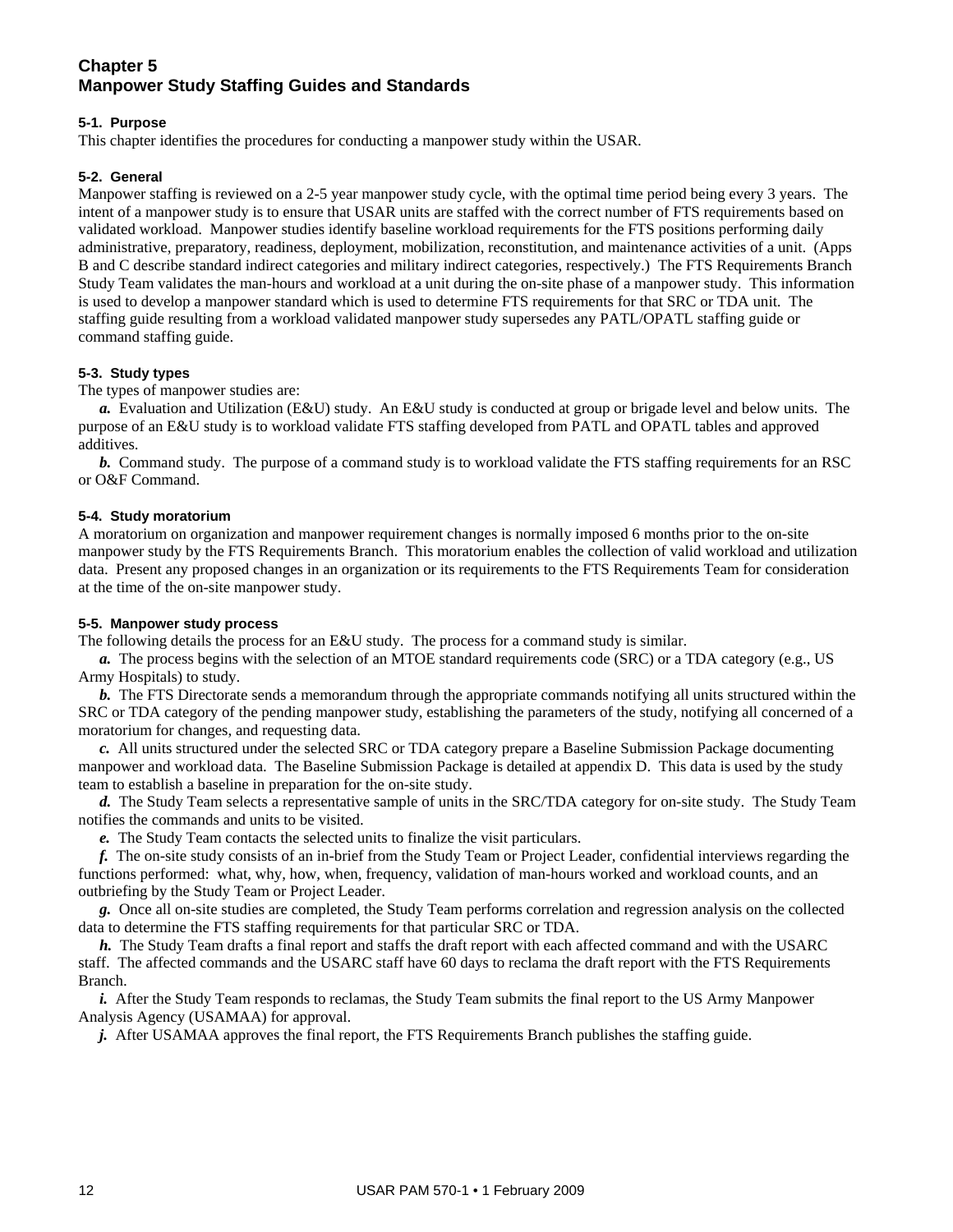## **Chapter 6 FTS Full-Time Support Category Selection**

## **6-1. Civilian/military position selection**

It is not the intent of this pamphlet to eliminate civilian positions and replace them with AGR Soldiers or the reverse. It is, however, to determine the right mix of job skills, technical expertise, and continuity to support day-to-day personnel, administration, training, and logistical functions of the USAR units and organizations.

 *a.* Military.

 (1) If workload used as justification for recognizing an FTS position corresponds to the duties of a military position on the TPU MTOE/TDA, the FTS position should be recognized as a military requirement. An exception for this rule is when the AGR does not support the military specialty or grade.

 (2) All military requirements must be aligned against a required position from the TPU MTOE or TDA for which the staffing guide is designed.

 (3) Do not identify any position below the rank of SGT (E5) as a PATL/OPATL requirement. If the only available position is an E4, the position may be selected. Annotate the FTS staffing guide with the remark "Fill at the E5 level."

*b.* Civilian. Civilian requirements are normally established for positions that do not functionally align to a military position on the TPU MTOE or TDA.

 (1) Military Technician (MT). MTs are Federal civilian employees of the Army who, except as specified in DOD Directive 1205.18, are required as a condition of employment to maintain military membership in a USAR unit. They are assigned to positions as civilian technicians in the administration, logistics, maintenance, personnel, readiness, and training of the USAR.

 (2) Department of Army Civilian (DAC). The FTS positions are designated as DAC if they do not require current military expertise. The DAC requirements are normally recognized for the performance of administrative peacetime functions. Functions associated with DAC positions, though not inclusive, are Internal Review, Information Management, Safety, Family Support, Resource Management, Drug Demand Reduction, Legal Advisor, and Safety. DAC requirements are not recognized in staffing guides for group/brigade level and below units, AMSA, ECS, or ASF.

## **6-2. Labor unions**

Where applicable, negotiations on numbers, types and grades of civilian authorizations against requirements, must be completed with the appropriate labor union before implementation of Executive Order (EO) 12871.

## **Chapter 7 Full-Time Support Position Codes**

## **7-1. General**

Position codes (P codes) are alphanumeric characters developed to categorize FTS positions. Position codes are found on the staffing guide and in the FTS TDA. The position codes identify the methodology used to develop position, the command level, and the position's function (why the position was recognized).

## **7-2. P code**

The P code identifies the staffing determination method.

| Code | Description                                                                                                                                                                                                                                                                                                                  |
|------|------------------------------------------------------------------------------------------------------------------------------------------------------------------------------------------------------------------------------------------------------------------------------------------------------------------------------|
| P    | Application of PATL/OPATL tables and additives.                                                                                                                                                                                                                                                                              |
|      | Workload validated E&U study.                                                                                                                                                                                                                                                                                                |
| D    | CAR-directed requirement to support policy or legal requirements (DMOs, Safety, etc.).                                                                                                                                                                                                                                       |
|      | Leadership position (CDR, CSM, First Sergeant, etc).                                                                                                                                                                                                                                                                         |
| S    | Staff study. FTS-developed initial staffing of Command through coordination with subject<br>matter experts (SMEs) and HQ USARC staff. Manpower study-developed/Manpower<br>study-determined/FTS Staff Study. The position is based on a manpower study and<br>reimbursable work performed by a US Army Reserve organization. |
| R    | AGR Reengineering requirement.                                                                                                                                                                                                                                                                                               |

The following P codes are used in the FTS TDA to identify positions that no longer exist on a staffing guide.

- G Grandfathered civilian positions. Position is deleted when vacant.<br>
Z Invalidated military position.
- Invalidated military position.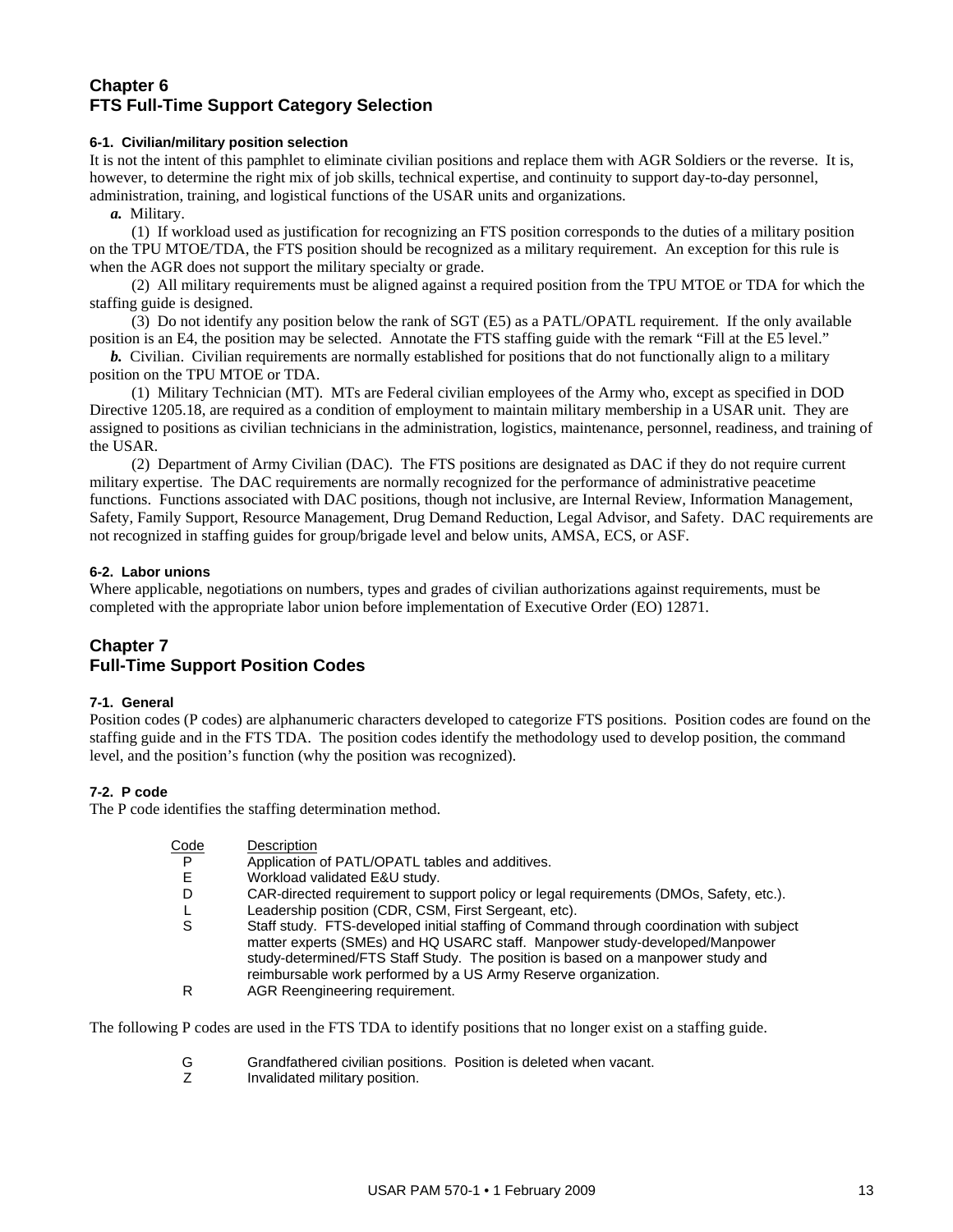## **7-3. P2 code**

The P2 code is a two-character alphanumeric field designed to identify command type and work function.

*a.* The first character of the P2 code represents the command level of the position.

| Code | Description                                                              |
|------|--------------------------------------------------------------------------|
| P    | Company, detachment, team level.                                         |
| O    | Battalion, brigade, group level.                                         |
| S    | Organizational and Functional Command, DRU level.                        |
| A    | Command and Staff of USAR, USARC/OCAR, and USARC Support Group.          |
| в    | Base operations and maintenance support activities--RSC, AMSA, ECS, ASF. |
| х    | Title XI position.                                                       |
|      | Involid pooition                                                         |

- Z Invalid position.
- *b.* The second character of the P2 code represents the function being staffed.

- A Administrative (UA, UAT, SAA, 42A).<br>B Leadership (CDR, CSM, 1SG, etc).
- B Leadership (CDR, CSM, 1SG, etc).<br>C Career Progression (i.e., 2LT/1LT).
- C Career Progression (i.e., 2LT/1LT).<br>D Temporary identifier for miscellaned
- D Temporary identifier for miscellaneous valid positions (i.e., old TTW).<br>H HOT Mission.
- H HOT Mission.<br>L Logistics and s
- L Logistics and supply (Supply SGT 92Y, PBO, LMS).<br>M Maintenance (Motor SGT 63B, Maint Tech WO 915/
- M Maintenance (Motor SGT 63B, Maint Tech WO 915A/E).<br>O Operations (SOTO, Assist S3, Operations NCO, Plans O
- O Operations (SOTO, Assist S3, Operations NCO, Plans Off).<br>P Personnel (HR NCO/SGT 42A, HR Spec (Mil)).
- P Personnel (HR NCO/SGT 42A, HR Spec (Mil)).<br>R Retention (Recruiters 79V, 79R).
- Retention (Recruiters 79V, 79R).
- S Supervisor (SSA, CXO, DMS, XO, Chief of Staff).
- T Training (SOTS, SOTO, senior NCO in predominant MOS of unit).
- V Live Missions.<br>W Enhanced read
- Enhanced readiness staffing (senior NCO in predominant MOS of unit)(assigned to military positions only).
- Y AGR Re-Engineering positions (not workload validated).<br>Z Invalid position.
- Z Invalid position.<br>2 C2 additive.
- C2 additive.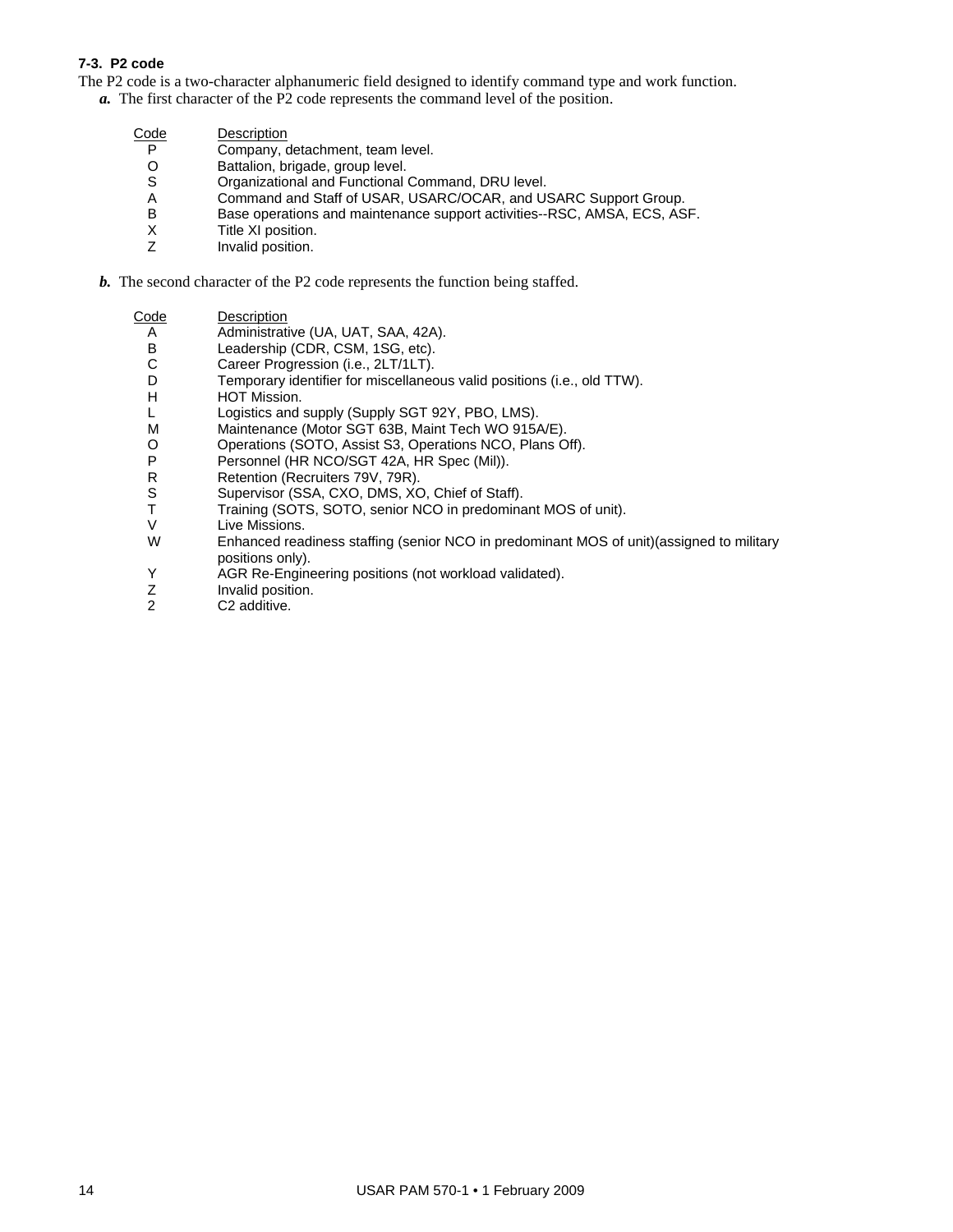## **Appendix A References**

**Section I Required Publications** 

**DOD Directive 1205.18** Full-Time Support (FTS) to the Reserve Component (Cited in para 6-1b(1).)

**Section II Related Publication**  A related publication is a source of additional information. The user does not have to read it to understand this publication.

**AR 25-400-2**  The Army Records Information Management System (ARIMS)

**AR 570-4**  Manpower Management

**DA Pam 611-21**  Military Occupational Classification and Structure

**TRADOC Regulation 350-18**  The Army School System (Available at:<http://www.tradoc.army.mil/tpubs/regndx.htm>.)

**USAR Regulation 750-1**  USAR Materiel Maintenance Management

**USARC Regulation 570-1**  Manpower Management of Full-Time Support Staffing for US Army Reserve

## **Section III Prescribed Forms**

This section contains no entries.

**Section IV Referenced Forms** 

**DA Form 2028**  Recommended Changes to Publications and Blank Forms

**USAMAA Form 1**  Manpower Baseline Submission Checklist

**USAMAA Form 2**  Manpower and Organizational Summary

**USAMAA Form 3a**  Functional Summary

**USAMAA Form 3b**  Functional Descriptions

**USAMAA Form 4**  Input-Process-Output Analysis Sheet

**USARC Form 57-R**  Combat Service Support Hands-On-Training Mission Quarterly Report (RCS: RCLG-025)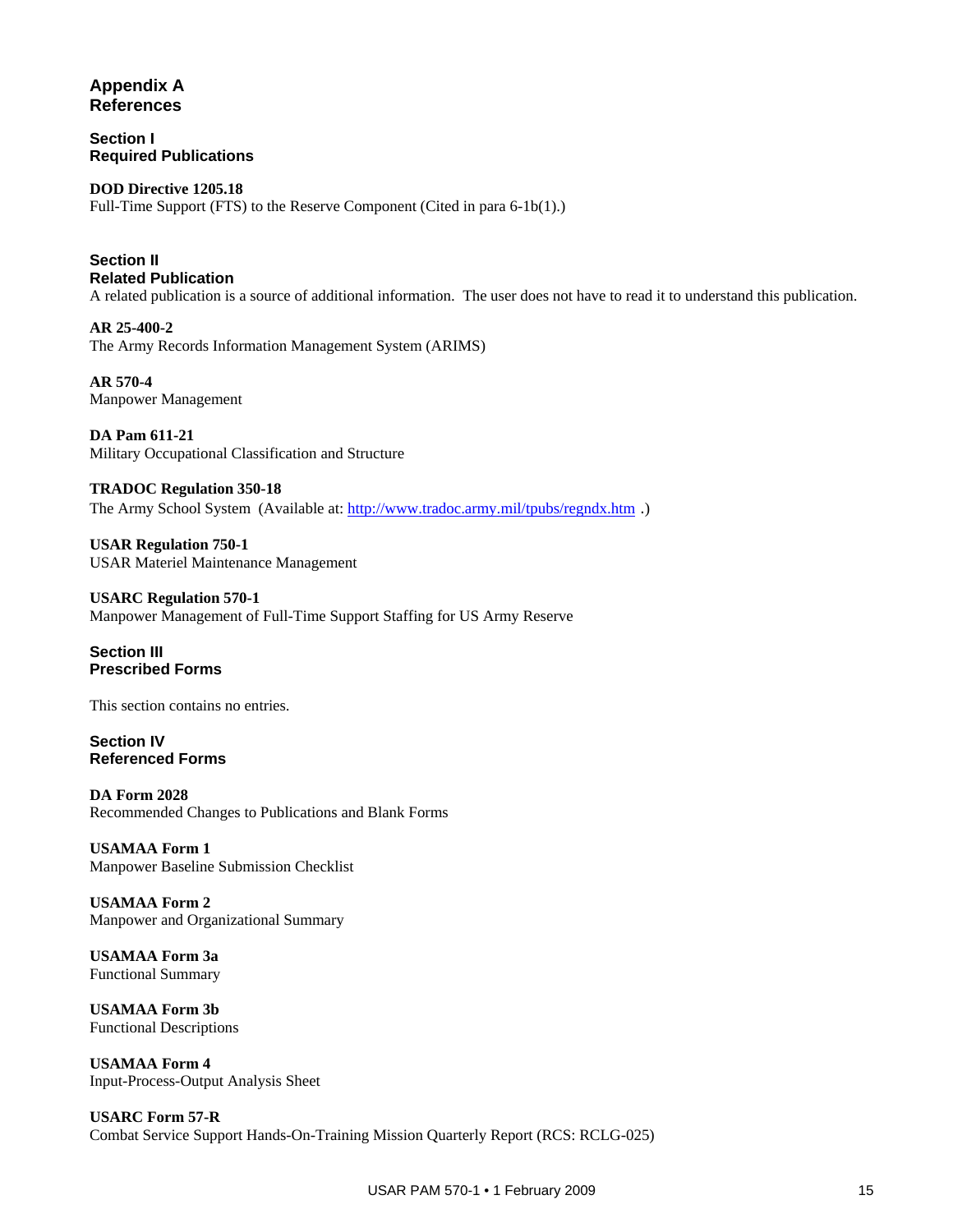## **Appendix B Standard Indirect Categories**

Indirect time is time that is expended rendering services necessary to production, but which cannot be specifically assessed against a particular product/group of products accurately or without undue effort and expense. The following are definitions of standard indirect functions.

## **B-1. Supervision**

## *a. Administers personnel.*

 (1) Indoctrinates personnel. Conducts initial interview, makes original job assignment, and acquaints newly assigned personnel with the work center.

(2) Rates performance.

 (a) Prepares evaluation. Writes evaluation (performance report) by researching, evaluating, drafting, typing, proofreading typed copies, marking boxes, and signing completed report (excludes counseling).

 (b) Endorses evaluation. Writes endorsement by researching, evaluating, drafting, typing, proofreading typed copies, and signing completed report.

 (3) Nominates personnel for award. Prepares recommendation by researching, evaluating, drafting, typing, proofreading typed copies and signing recommendations as required (excludes typing).

(4) Monitors Management Improvement Program.

(a) Assists subordinate. Assists subordinate in developing improvement suggestion.

(b) Processes suggestion. Processes suggestion received for evaluation.

## *b. Supervises personnel.*

 (1) Schedules personnel. Reviews work requirements and priorities, reviews personnel status, determines duty assignments, and prepares personnel schedules.

 (2) Develops directive. Develops policy, procedure, plan, operating instruction, checklist, or performance standard by researching, drafting, proofreading typed copies, and signing completed directive as required.

(3) Directs work center activity.

(a) Inspects work. Inspects work in progress.

(b) Coordinates status. Coordinates with supervisor or other units or agencies on work center or personnel status.

 (c) Informs work center personnel. Informs work center personnel on changes affecting individual or work center activity.

(d) Prepares correspondence. Prepares routine correspondence.

 (4) Counsels personnel. Counsels subordinate personnel on performance and progress in career development and suggests areas for improvement. Counsels and assists individuals with morale, welfare, and disciplinary problems. Takes necessary corrective action required to maintain discipline.

 *c. Reviews incoming distribution.* Reviews distribution for information and necessary action.

 *d. Reviews outgoing distribution.* Reviews outgoing correspondence for completeness and accuracy and signs as required.

 *e. Reviews report and statistical data.* Reviews information contained in reports and statistical data for impact on work center status and to identify possible trends which require management action.

 *f. Develops budget estimate.* Prepares input to unit resource monitor by researching, evaluating, coordinating, drafting, and forwarding estimates. Includes answering follow-on inquiries on estimate.

 *g. Inspects facility.* Periodically inspects for housekeeping, safety, fire hazards, or equipment conditions that require attention. This includes time to write a report.

 *h. Investigates accident or incident.* Investigates accident or incident within work center. This includes preparing required report and associated correspondence.

 *i. Receives and assists visiting official.* Receives visitors, inspectors, or other officials, assists visitors to accomplish their purpose, and escorts visitors in restricted or controlled area as required.

## **B-2. Administration**

 *a. Types communication.* Obtains and assembles materials, types, separates copies, collates, fastens, proofreads, releases to originator, and puts material away.

- (1) Types memorandum.
- (2) Types message.
- (3) Types report.
- (4) Types plan, schedule, or roster.
- (5) Types statistical data.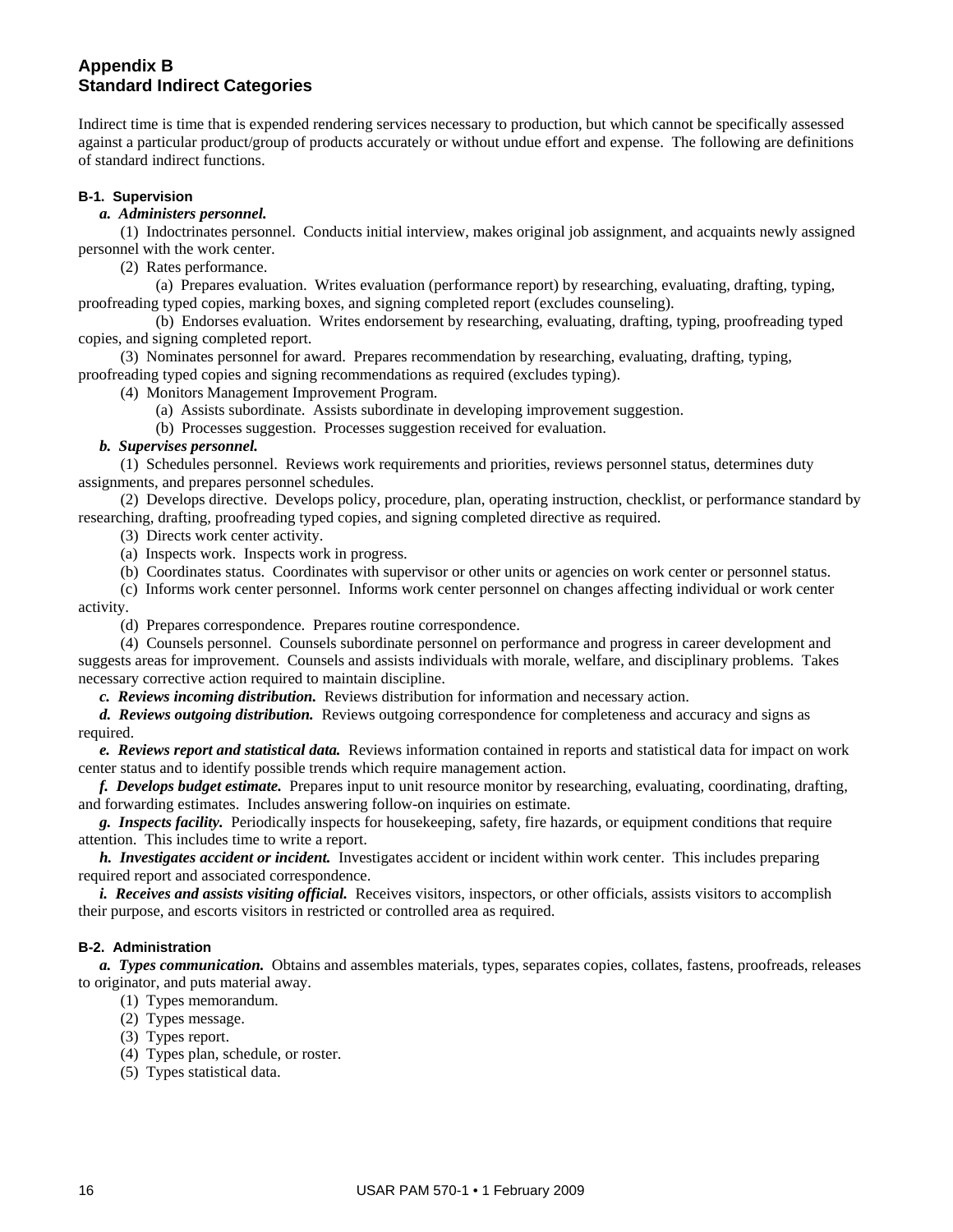## *b. Processes unclassified distribution.* Includes time spent at delivery or pickup point.

 (1) Processes incoming distribution. Receives and opens envelope, reviews for required action, marks and routes distribution.

(2) Processes outgoing distribution. Stamps, marks, seals, packages, and routes distribution.

## *c. Maintains unclassified correspondence file.*

- (1) Establishes file. Prepares file outline, folders, guides, and labels.
- (2) Files correspondence. Receives material, marks, sorts, classifies, inserts in file, removes for reference, and refiles.

 (3) Maintains suspense file. Determines need for suspense, assigns suspense, posts file, reviews file for compliance, reminds individual of suspense, annotates file at completion of action.

(4) Disposes of records. Removes records from file and disposes of them in accordance with AR 25–400–2.

(5) Maintains log and register. Obtains book or form, makes entry, and puts book or form away.

 (6) Maintains security file. Establishes, posts, and changes security record, access documentation, and the list of restricted area badge numbers for work center personnel. Destroys materials as required.

 (7) Maintains personnel locator file. Prepares card or similar record. Posts, changes, and disposes of record as required.

## *d. Maintains classified material.*

- (1) Controls material. Prepares document receipt, routes file, and removes material for referral.
- (2) Inventories material. Screens file, reviews retention criteria, removes obsolete or unnecessary material.
- (3) Safeguards material. Opens and closes safe, performs safe area check, and changes safe combination.

(4) Destroys material. Prepares form, destroys material and annotates record. Includes time of witness.

## *e. Maintains unclassified publication file.*

 (1) Obtains administrative publications. Receives request, prepares requisition form, obtains authorizing signature, processes and files form.

(2) Maintains index. Posts new index, new publication, or change to index.

(3) Maintains publication. Posts or files new publication.

## *f. Operates copying machine.*

- (1) Operates machine.
- (2) Collates copies.

 *g. Maintains stock of blank forms.* Establishes requirements, prepares requisition, and receives, routes and controls stock of blank forms.

- *h. Maintains status chart or bulletin board.* Removes existing information and posts new information.
- *i. Maintains time and attendance card.* Records time and attendance information, and forwards card.

## *j. Provides stenographic service.*

- (1) Takes dictation.
- (2) Takes minutes.
- (3) Transcribes notes and recordings.

 *k. Maintains appointment record.* Posts calendar or book, coordinates appointment with supervisor, reminds supervisor of pending appointment, and makes changes as required.

 *l. Acknowledges visitor.* Greets visitor, answers inquiries, and refers visitor to appropriate person or location.

#### **B-3. Meeting**

 *a. Prepares for meeting.* Gathers information, organizes material, prepares briefing chart or slide, and practices presentation.

 *b. Conducts or attends meeting.* Conducts or attends a meeting, briefing, or conference.

#### **B-4. Training**

 *a. Administers training.* Reviews training record, interviews and counsels trainee, determines training needs, designates trainer, and evaluates training progress.

 *b. Develops training material.* Researches, drafts, reviews, and updates training outline, lesson plan, or test. This includes developing a chart, mockup, demonstrator, or other training aid.

 *c. Conducts training.* 

- (1) Prepares for training. Obtains materials and prepares classroom and equipment.
- (2) Instructs trainee. Instructs trainee on the job, conducts lecture, demonstration, and group discussion.
- (3) Administers test. Administers and evaluates result of job-related test given in the work center.

## *d. Receives training.*

- (1) Receives instruction. Attends lecture or demonstration, or participates in group discussion.
- (2) Takes test. Takes locally devised oral, practical, and written test.
- (3) Reads publication. Maintains job proficiency by reading applicable technical and standard publications.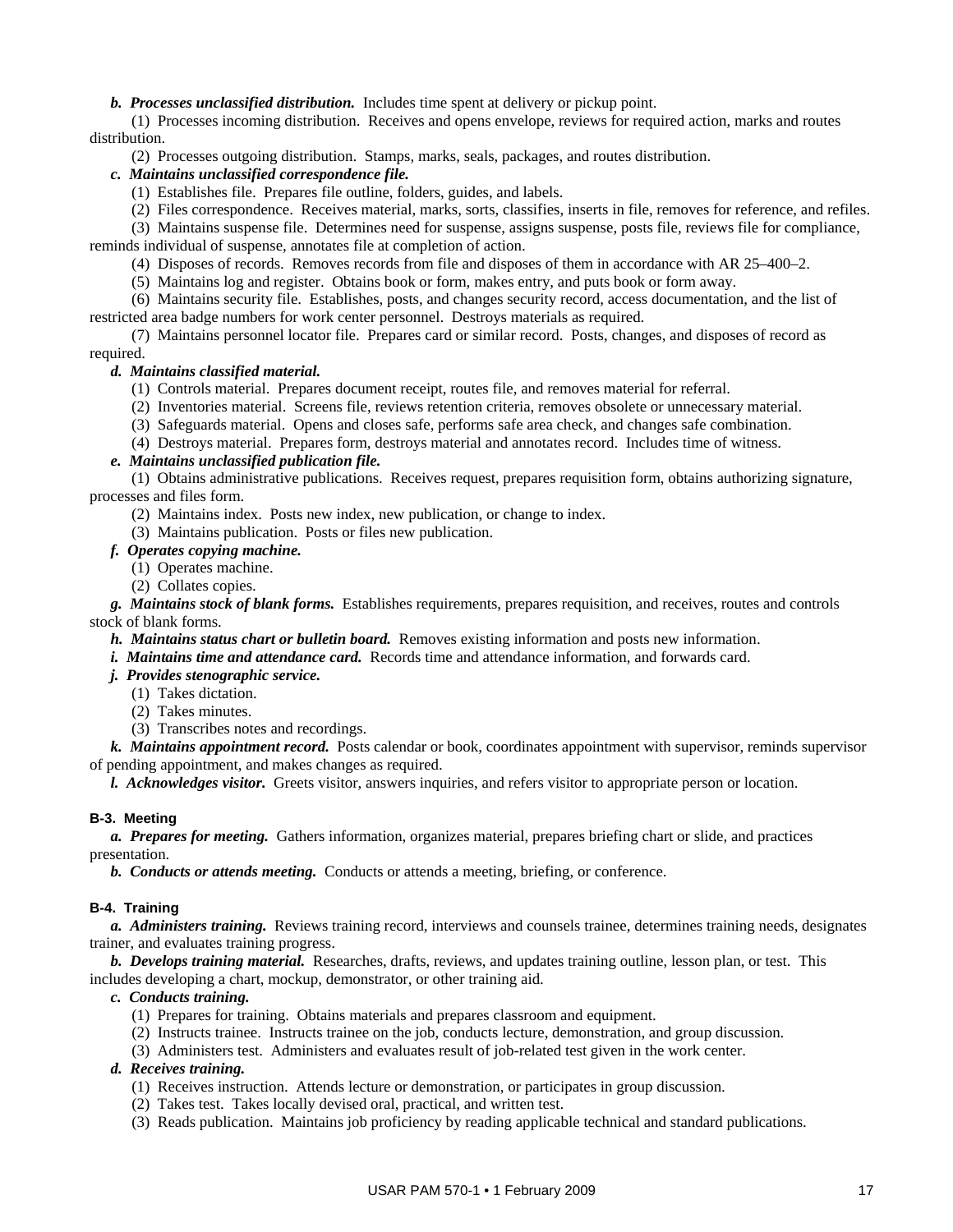## **B-5. Supply**

 *a. Processes equipment request.* Determines need and authorization for equipment, researches stock number or nomenclature, prepares justification, submits request and takes follow-up action. This includes receiving or returning equipment.

 *b. Conducts inventory.* Inventories equipment on-hand and ensures accuracy of records.

 *c. Maintains custodian document.* Receives listing from supply, posts changes to records, and resolves inconsistencies.

 *d. Obtains expendable supplies.* Determines need, researches stock numbers, orders, picks up, and distributes expendable supplies.

## **B-6. Equipment maintenance**

 *a. Maintains office equipment.* Cleans, dusts, changes ribbon or cartridge, or makes minor adjustment.

## *b. Maintains shop equipment.*

(1) Maintains machinery. Cleans, lubricates, or makes minor adjustments.

 (2) Maintains test equipment. Cleans, lubricates, or makes minor adjustment; establishes list of equipment requiring test, measurement, and diagnostic equipment (TMDE) calibration or testing; prepares equipment for TMDE; turns in and picks up equipment from TMDE; posts list as required; and returns equipment to storage location.

 (3) Maintains consolidated tool kit. Establishes requirements, researches stock number and nomenclature; orders tools; takes follow-up action; and picks up tools. Replaces broken or lost tools and conducts periodic inventory.

 (4) Maintains individual tool kit. Reports to supply for initial issue or a subsequent issue, replaces broken or lost tools, and conducts periodic inventory.

 *c. Maintains assigned vehicle.* Cleans, washes, inspects, refuels, or makes minor adjustment.

## **B-7. Cleanup**

 *a. Prepares work area.* Places working tools or equipment in proper location at beginning of duty period, and arranges area to conform with any sanitary, safety, or security requirement. (Preparation time for a specific productive task should be included with that task time.)

 *b. Puts work away.* Stores working tools or equipment in proper location at the end of the duty period, and arranges area to conform with any sanitary, safety, or security requirement. ("Put away" time for a specific productive task should be included with that task time.)

 *c. Cleans work area.* Dusts, sweeps, mops, waxes, buffs, washes windows, and performs other associated janitorial tasks. (Use this task only when the work center is not authorized custodial services.)

## **Appendix C Military Indirect Categories**

Time that is expended by military personnel to meet the obligations of the service; e.g., Professional development, MOS training, Basic Combat military skills training, military proficiency testing (e.g., Common Task Training (CTT), weapons qualification), and providing instruction and training to other Soldiers. These functions are necessary to production but cannot be specifically assessed against a particular product/group of products accurately or without undue effort and expense.

## **C-1. Physical fitness**

Maintain personal fitness to achieve Army fitness standards. The AGR Soldier is credited 4.5 hours of Physical Training (PT) time per work week. The Annual Physical Fitness Test (APFT) is not normally credited since it occurs during a drill weekend when the AGR Soldier is performing TPU reservist functions.

#### **C-2. Military casualty assistance**

Performance of Military Casualty Assistance Officer and Next of Kin Notification duties as tasked by the Area Casualty Assistance Office.

## **C-3. Military funeral detail**

Performance of burial detail as tasked by the Area Casualty Assistance Office.

## **C-4. Staff duty**

Performance of Staff Duty Officer, NCO and Charge of Quarters duties as tasked by local commander.

## **C-5. Military instructor**

Administers training; develops training material; conducts training; evaluates training and receives training on military subjects.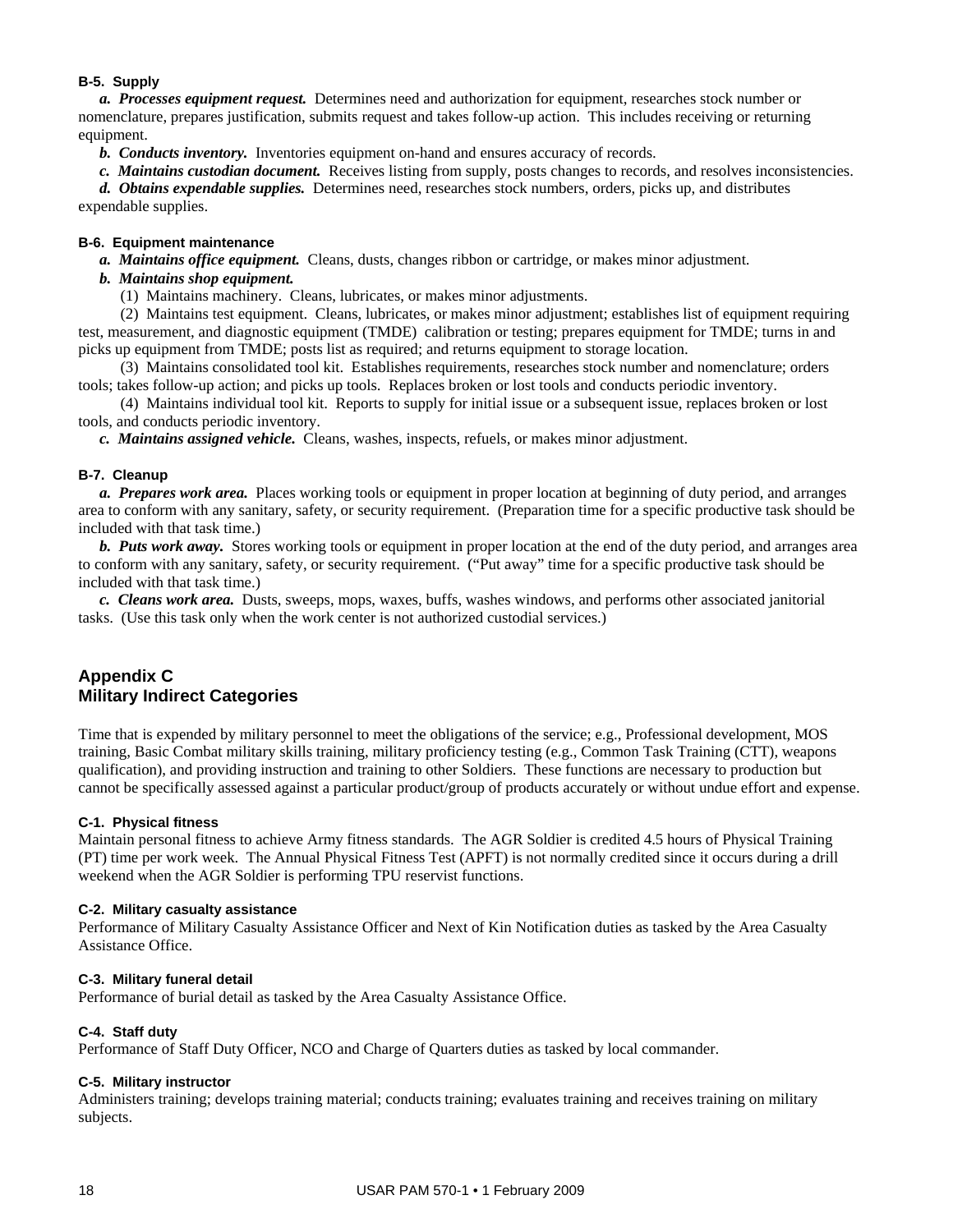## **C-6. Military supply and equipment maintenance**

Performs preventive maintenance checks and services (PMCS) of individual military organizational clothing and individual equipment (OCIE), shop equipment, assigned vehicle, weapon, and gas mask. Processes individual supply request; conducts individual hand receipt inventory; obtains individual expendable supplies for individual issues equipment.

## **C-7. Police call**

Cleans common area, enhances unit Esprit de Corps or morale as tasked by local commander.

## **C-8. Military proficiency qualification**

Parachute; crew served weapons; flight hours; night vision; driver licensing; CTT.

## **C-9. Military briefings**

OPSEC; SAEDA; Force Protection; Foreign Travel; Ethic and Values; Cultural awareness; etc.

## **C-10. Personal preparedness**

Maintain current physical exam, DA photos, official records, HIV, immunizations, and uniforms.

## **C-11. Formations**

The calling of formations of military personnel for the processing of military information, presentation of awards, promotions, and uniform/equipment inspection.

## **Appendix D Baseline Submission Package (BSP)**

## **D-1. General**

 *a.* The baseline submission package is intended to be a comprehensive document providing an executive overview of the mission and functions, organizational structure, workload, and manpower resources of a work center. It is the foundation for the manpower study. It provides the reference point for data and manpower analysis. The package is sent out by the FTS Requirements Branch and consists of a memorandum accompanied by the USAMAA Forms 1 through 4 cited below.

- (1) Manpower Baseline Submission Checklist (USAMAA Form 1).
- (2) Manpower and Organizational Summary (USAMAA Form 2).
- (3) Functional Summary (USAMAA Form 3a).
- (4) Functional Descriptions (USAMAA Form 3b).
- (5) Input-Process-Output Analysis Sheet (USAMAA Form 4).

*b.* These completed forms, along with additional information and documents, are used by FTS Requirements Branch to conduct front-end analysis.

## **D-2. Manpower Baseline Submission Checklist (USAMAA Form 1)**

This Excel spreadsheet form is used as a coversheet for the Baseline Submission Package. It should be completed and signed by the organization's commander, director, or designated official who has the authority to certify the data and information contained within. The USAMAA forms and additional documents or information submitted should be indicated on the form with the person's initials; use "NA" for items not applicable. Manning documents should include duty phone numbers and the location of any individual not working in the USARC HQ building. (See sample form at fig D-1.)

#### **D-3. Manpower & Organizational Summary (USAMAA Form 2)**

This Word document provides detailed information on the work center. The level of detail varies by the type of organization. This detailed information better assists the FTS Requirements Branch in providing the best manpower and organizational analysis. (See sample form at fig D-2.) Subparagraphs a through h below provide guidance on completion of the form.

 *a. SECTION 1: Work Center Title.* Formal full name (title) of work center.

 *b. SECTION 2: UIC/Paragraph Number/CCNUM.* Manpower information from the FTS TDA. The command and control number (CCNUM) is provided by the FTS Requirement Branch to ensure the correct TDA document is used for the study.

 *c. SECTION 3: Manpower Summary.* Manpower data based on three primary sources:

- (1) HQDA approved The Army Authorization Documents System (TAADS) documents.
- (2) Latest resource guidance (Structure and Manpower Allocation System (SAMAS)/Program Budget Guidance).
- (3) Internal manning documents with names against positions (used for numbers in "On-Board Strength" row only)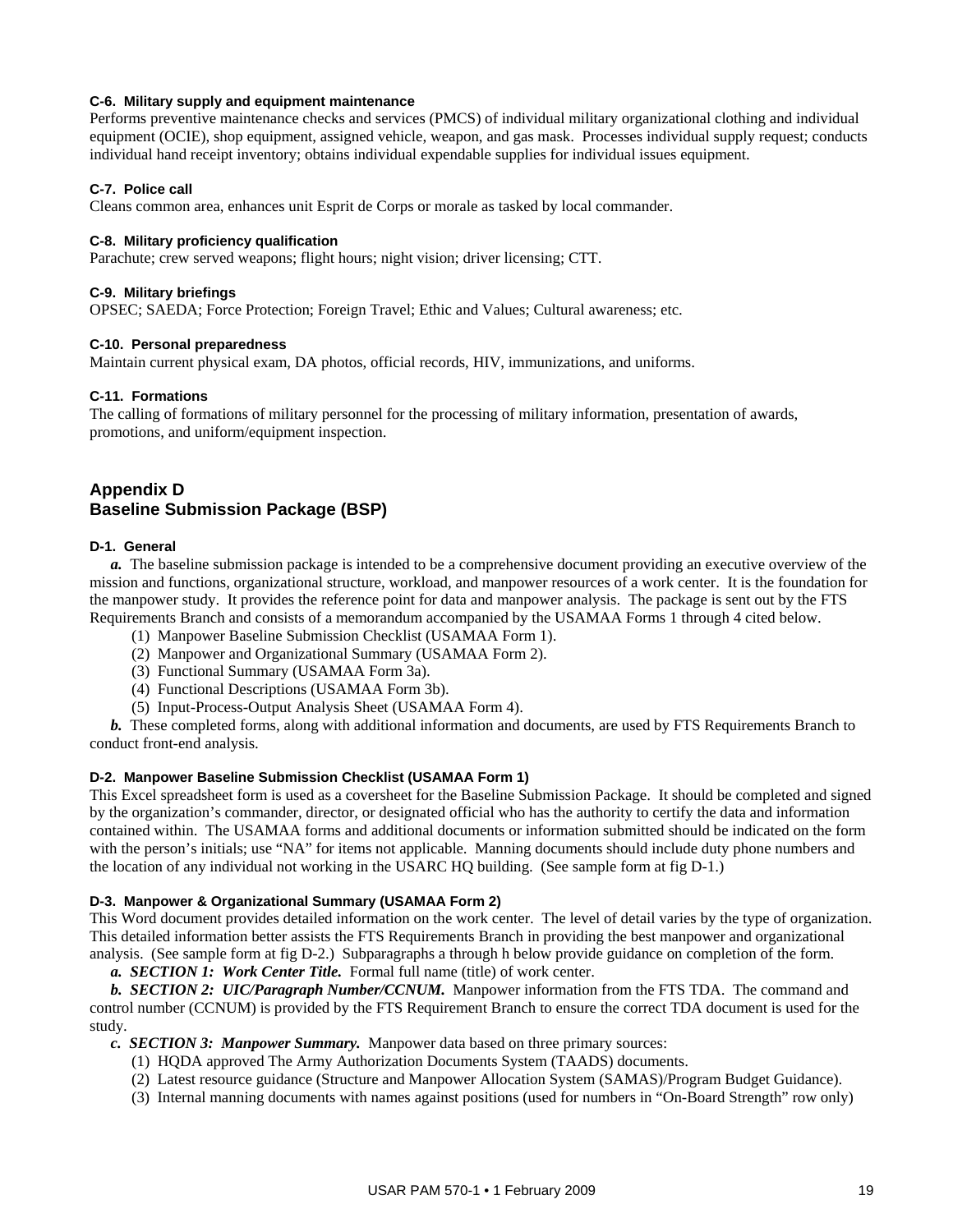*d. SECTION 4: Mission.* The mission is normally defined in the organization's charter to operate.

 *e. SECTION 5: Functions.* A function is a description of work performed, which is directly implied by the mission and must be tied to the workload of the work center. Some of the documents containing mission and functions are:

- (1) DOD/HQDA directives.
- (2) Organization and Functions Manual.
- (3) Policy letters, pamphlets, agreements, etc.

 *f. SECTION 6: Organizational Structure.* The organization's structure details the organization's framework as it relates to the individual work centers. An organization's structure is best depicted in an organizational chart. In addition to providing this chart in hard copy, request this chart also be provided in an electronic format (MS Word or PowerPoint) so it can be used (cut and pasted into subsequent briefing slides) by the manpower study team.

 *g. SECTION 7: Workload.* This is the work center's major outputs, products, or services. Many work centers will have several different workloads. All workload identified and submitted is validated through an on-site audit or by other measurement techniques. Identify and provide 1 year of workload information. Based on the type of work being performed, a longer data collection period may be required. One example where a longer data collection period would benefit analysis is the building of the Program Objective Memorandum (POM). This is a biennial project and to fully understand the manpower necessary to build this POM, a 2-year workload and collection period would be required. It is important the organization evaluate the data collection period and ensure it is representative of a normal period of work. There are different ways to array workload data for analysis. See samples of workload below:

(1) General

- (a) Reports Generated.
- (b) Orders Completed.
- (c) Computer Users Supported.
- (d) Customers Received and Processed.
- (e) Facilities Certified.
- (2) Legal Services
	- (a) Courts-Martial Supported (Contested and Uncontested)
	- (b) Administrative Boards Attended.
	- (c) Queries and Consultations Completed.
	- (d) Trials Supported.
	- (e) Reprimand Letters Prepared.
	- (f) Claims Investigated.
- (3) Medical Services
	- (a) Patients Treated.
	- (b) Medical Orders Completed.
	- (c) Samples Analyzed.
	- (d) Pieces of Equipment Maintained.
	- (e) Reports or Records Filed.

 *h. SECTION 8: Work Center Comments.* This section provides an opportunity for the organization to describe issues, concerns, or other topics, which impact on the work center's missions, functions, workload or required manning levels. Some examples of topics included in this section are work backlog and its impact, performance erosion, overtime patterns, unique circumstances, customer and service relationships, commander's concerns, and any external factors or concept plans being drafted which could impact future changes and/or reorganizations.

## **D-4. Functional Summary (USAMAA Form 3a)**

This Excel spreadsheet is used to document the personnel and man-hour resources used by major work center functions (identified and listed in USAMAA Form 2). (See sample form at fig D-3.)

 *a.* Input the name of every individual performing FTS workload in place of NAME in Line 2. Include any workload performed by "other" personnel (contractors, overhires, and borrowed military manpower). Provide a copy of the statement of work associated with contractor work performed in the work center as an attachment in the baseline submission package.

*b*. The Total Hours Worked line totals hours entered in functions.

 *c.* On Line 5, enter the Total Paid Overtime Hours for each individual. Include paid holiday hours on this line.

 *d.* Input the functions for each work center starting on Line 8. USAMAA Form 3b documents the narrative explanation of the tasks associated with each function.

 *e.* Enter the man-hours worked by each individual by function. Include paid overtime, paid holiday hours, credit hours earned, and compensatory time earned.

 *f.* Report vacant positions on the Functional Summary by entering VACANT on Line 2. Enter the number of months the position was vacant during the 12-month study period. Enter projected man-hours by function for the vacant position.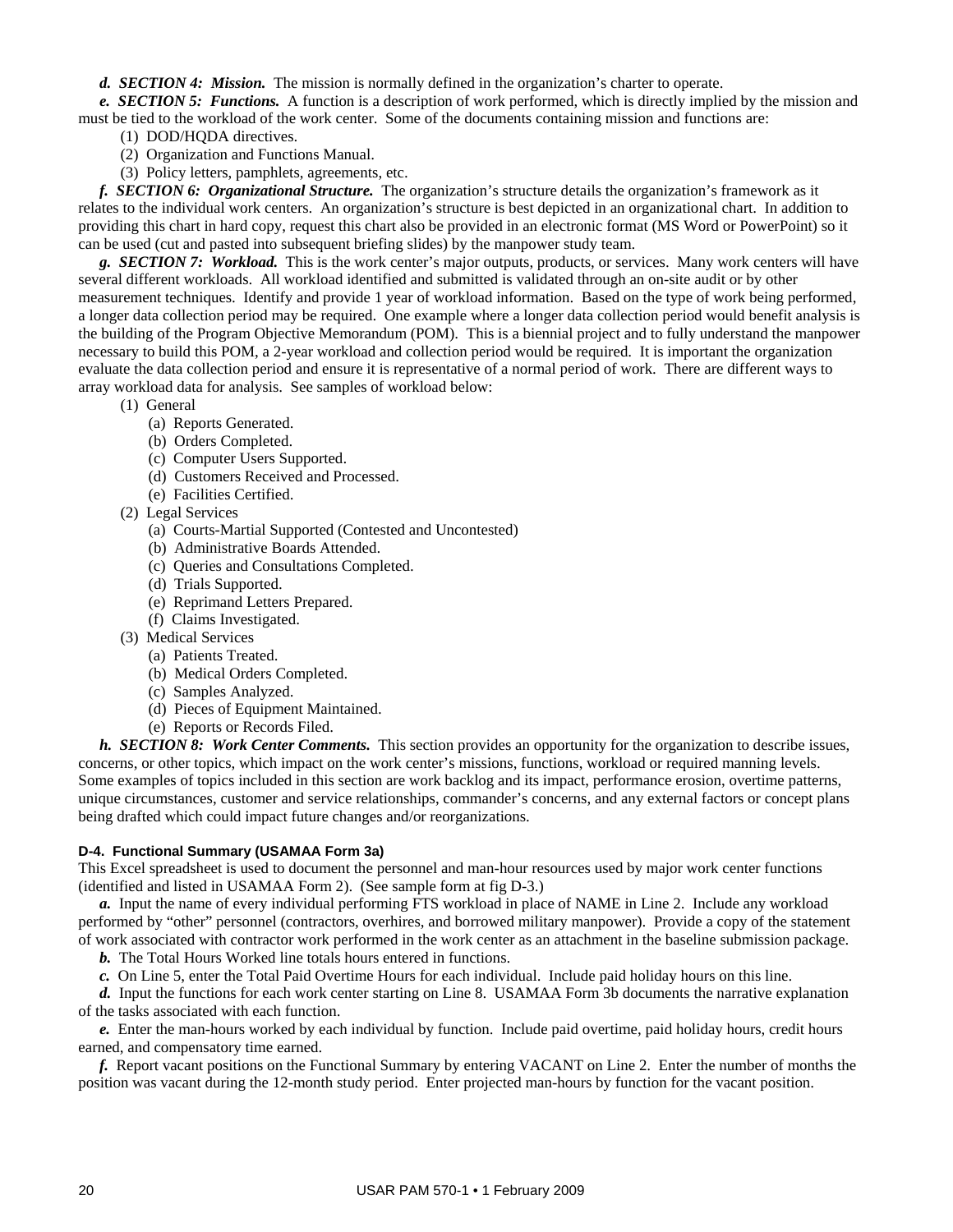## **D-5. Functions Descriptions, USAMAA Form 3b**

This Excel spreadsheet provides detailed narrative descriptions of the tasks associated with each of the major functions listed in the Functional Summary form (USAMAA Form 3a). (See sample format at fig D-4.)

## **D-6. Input-Process-Output (IPO) Analysis Sheet (USAMAA Form 4)**

This Excel spreadsheet provides additional information on the work flow for the work center. (See sample form at fig D-5.) Subparagraphs a through c below explain column input.

- *a.* WHO: Who provides the information necessary to initiate an action on your part? Who is your supplier?
- *b.* WHAT: What is needed to identify tasks? What is the input received that drives your workload?
- *c. PROCESS:* What actions are taken to develop a final product? How is the product developed?
- *d. OUTPUT:* What form/product does the process result in?
- *e. TO WHOM:* Who is the output delivered to/developed for? Who is your Customer?

| <b>Manpower Baseline Submission Checklist (USAMAA Form 1)</b><br><b>Forms, Documents and Information</b> |           |
|----------------------------------------------------------------------------------------------------------|-----------|
| <b>Specific USAMAA Forms:</b>                                                                            | Completed |
| Manpower and Organizational Summary (USAMAA Form 2)                                                      |           |
| Functional Summary by Work Centers (USAMAA Form 3a)                                                      |           |
| Functional Descriptions (USAMAA Form 3b)                                                                 |           |
| Input/Process/Output (IPO) Analysis Sheet (USAMAA Form 4)                                                |           |
| <b>Additional Documents or Information Required:</b>                                                     |           |
| General Order(s), DOD/DA Directives, Policy Letters, PAMs, Agreements, etc.                              |           |
| <b>Applicable Army Regulations</b>                                                                       |           |
| Organizational & Functions Manual                                                                        |           |
| Organizational Chart(s) by Work Center                                                                   |           |
| Internal Manning Document(s)                                                                             |           |
| Other Applicable Documents or Information                                                                |           |
| <b>Submitted by Commander/Director/Designated Official:</b>                                              |           |
| Name:                                                                                                    |           |
| Signature:                                                                                               |           |
| <b>Position:</b>                                                                                         |           |
| Date:                                                                                                    |           |
| <b>POC</b> and                                                                                           |           |
| <b>Contact Info:</b>                                                                                     |           |

**Figure D-1. Sample USAMAA Form 1**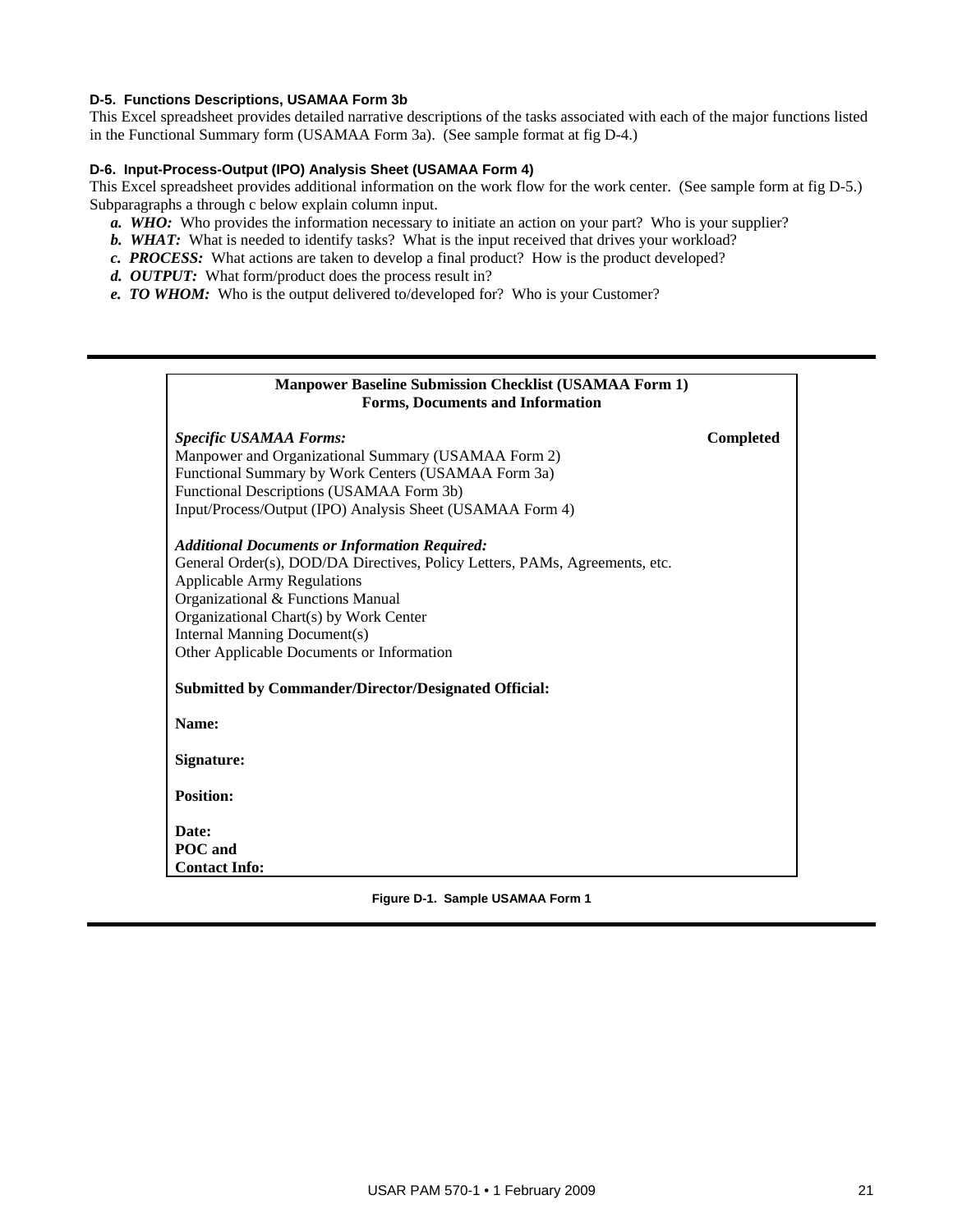#### **Figure D-2. Sample USAMAA Form 2**

#### **Manpower & Organizational Summary**

**1. Work Center Title:** Military Personnel Division

**2. UIC/Paragraph Number/CCNUM:** WX10ZZ, Para 110, CCNUM 0109

#### **3. Manpower Summary:**

|                          |     |    |      | <b>TOTAL</b> |     | TDA |                           | <b>GRAND</b> |
|--------------------------|-----|----|------|--------------|-----|-----|---------------------------|--------------|
|                          | OFF | WΟ | ENI. | MIL          | CIV |     | <b>TOTAL OTHER* TOTAL</b> |              |
| <b>TDA Required</b>      |     |    |      |              |     |     |                           |              |
| <b>TDA Authorized</b>    |     |    |      |              |     |     |                           |              |
| <b>On-Board Strength</b> |     |    |      |              |     |     |                           |              |
| <b>Requested</b>         |     |    |      |              |     |     |                           |              |

\* Other on-board includes two contractors and one civilian overhire.

**4. Mission:** Source of the mission is General Order #5, Unified Command Plan, and military personnel Army Regulations AR 600 series.

#### **5. Functions:**

- Provides cradle to grave Officer Personnel Management support to the headquarters (AR 600-XX).
- Provides limited Enlisted Personnel Management support to the Command and attached FORSCOM units (AR 600- XX).
- Manages the Efficiency Report Program for the Command (AR-XX).
- Manages the Military Awards Program for the Command (AR-XX).

#### **6. Organizational Structure**



**7. Workload.** Management, Supervision and Administrative Support. The Military Personnel Division is composed of the Division Chief, three civilian Personnel Management Specialists, and one civilian Administrative Assistant. The Division Chief performs general supervisory functions; along with personnel management support that is provided to 1596 military and 450 civilian personnel.

- 237 Officers supported, review and updated records twice a year.
- 1,359 Enlisted Personnel supported, review and update records annually.
- 7,689 efficiency reports processed annually.
- 4,506 award packets processed annually.

#### **8. Work Center Comments.**

 a. The number of personnel supported has remained stable for the past three years. However, BRAC realignment actions occurring in FY10 will increase the number of military personnel to support by 43 Officers and 747 Enlisted personnel. Current staffing will not be able to accomplish all the required functions.

 b. The two contractors have been on-board for the past year providing IT support to the division. This contract was let until the installation DOIM takes over that responsibility next year. The contractor support will no longer be needed after July 2010.

 c. The civilian over-hire position has been on-board since March 2006 performing administrative support when we lost the Enlisted administrative position during the 71L reduction. This position is fully work loaded and needs to be documented.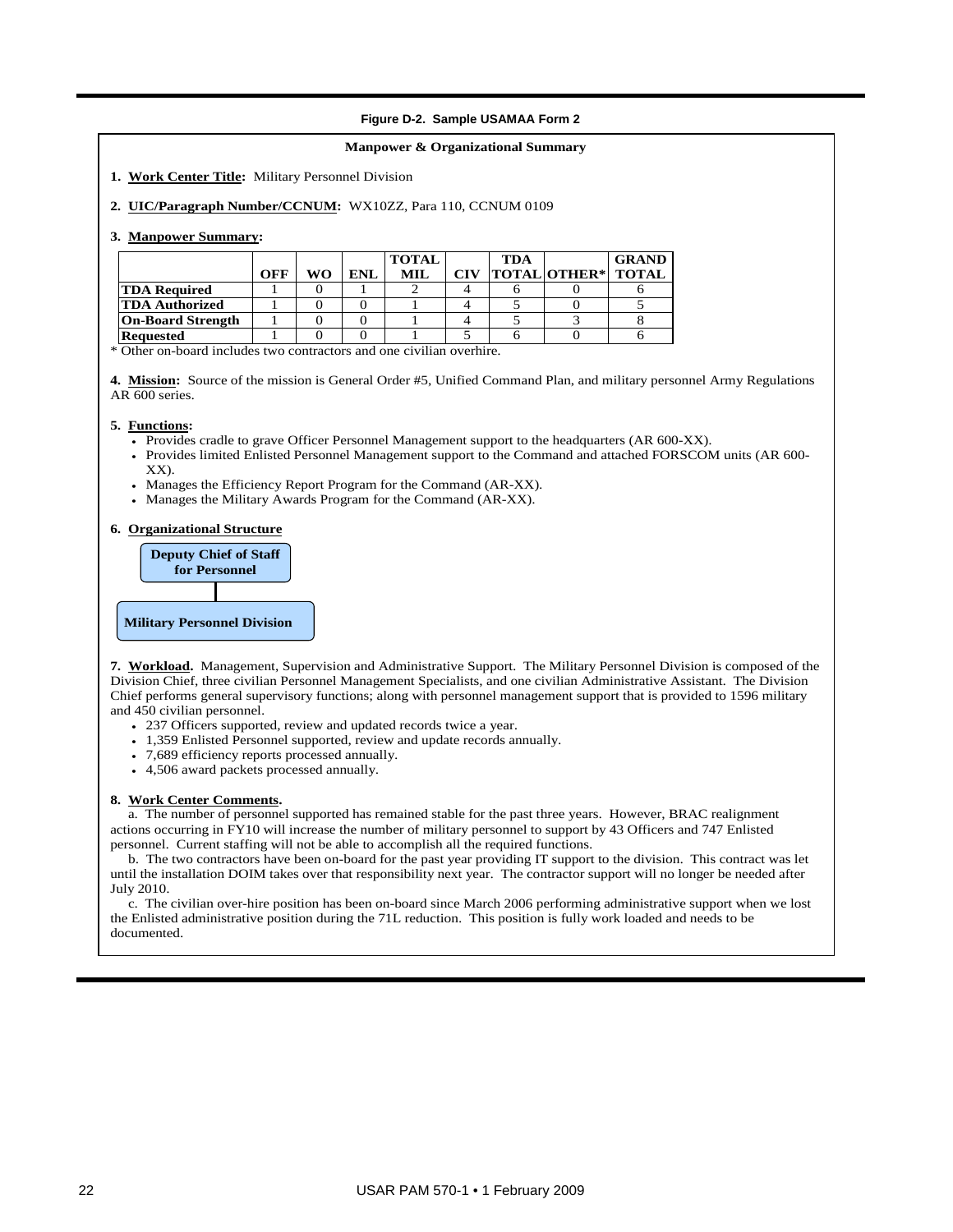## **FUNCTIONAL SUMMARY (USAMAA Form 3a)**

|    |                           | Input each Function starting on Line 8.                     | INSTRUCTIONS: Input the names of the people in your<br>organization in place of the NAME items below. Type in the<br>hours/time spent on each task below the person's name.<br>Include all types of labor force. |             |             |             |  |
|----|---------------------------|-------------------------------------------------------------|------------------------------------------------------------------------------------------------------------------------------------------------------------------------------------------------------------------|-------------|-------------|-------------|--|
| 2  | Workers                   |                                                             | <b>NAME</b>                                                                                                                                                                                                      | <b>NAME</b> | <b>NAME</b> | <b>NAME</b> |  |
| 3  |                           | Job Title; Military: MOS & Grade; Civilians: Series & Grade |                                                                                                                                                                                                                  |             |             |             |  |
| 4  |                           | Number of Months On Board Over the Last 12 Months:          |                                                                                                                                                                                                                  |             |             |             |  |
| 5  |                           | PARA/LINE FOR EACH INDIVIDUAL                               |                                                                                                                                                                                                                  |             |             |             |  |
| 6  | <b>TOTAL HOURS WORKED</b> |                                                             | 0                                                                                                                                                                                                                | 0           | $\Omega$    | $\Omega$    |  |
|    |                           | TOTAL PAID OVERTIME HOURS                                   |                                                                                                                                                                                                                  |             |             |             |  |
| 8  | 01                        | Management                                                  |                                                                                                                                                                                                                  |             |             |             |  |
| 9  | 02                        | Administration                                              |                                                                                                                                                                                                                  |             |             |             |  |
| 10 | 03                        | Supply                                                      |                                                                                                                                                                                                                  |             |             |             |  |
| 11 | 04                        | Military Indirect                                           |                                                                                                                                                                                                                  |             |             |             |  |

**Figure D-3. Sample USAMAA Form 3a** 

## **FUNCTIONS DESCRIPTIONS (USAMAA Form 3b)**

|    | NARRATIVE EXPLANATION OF FUNCTIONAL SUMMARY BY WORK CENTERS SPREADSHEET                                                                                                                                                                                                                                                                                                                                                                                                                                                                                                                                                                                                                                                   |
|----|---------------------------------------------------------------------------------------------------------------------------------------------------------------------------------------------------------------------------------------------------------------------------------------------------------------------------------------------------------------------------------------------------------------------------------------------------------------------------------------------------------------------------------------------------------------------------------------------------------------------------------------------------------------------------------------------------------------------------|
| 01 | <b>Supervision:</b> Plans, directs, and controls operation; applies policy and directive; reviews report and<br>statistical data; prepares correspondence; reviews incoming distribution; reviews outgoing distribution;<br>develops budget estimate; receives and assists visiting official; provides personnel administration; monitors<br>management improvement program; reviews/approves training content/method; evaluates personnel<br>performance; nominates personnel for award; and counsels personnel. (Typically used by Supervisors)                                                                                                                                                                         |
| 02 | Administration: Processes unclassified distribution; provides word processing/typing; maintains time &<br>attendance reporting system; prepares/processes correspondence; maintains reading file; maintains<br>suspense file; maintains unclassified file; maintains classified file; provides publication/blank form; operates<br>copying machine; makes distribution; provides personnel support; maintains status chart or bulletin board;<br>provides stenographic service; receives and assists visiting official; provides assistance; maintains calendar;<br>maintains personnel locator files; maintains appointment record; and prepares administrative reports.<br>(Typically used by Administrative Personnel) |
| 03 | Supply: Processes equipment request; conduct inventories; maintains custodian documents; obtain<br>expendable supplies.                                                                                                                                                                                                                                                                                                                                                                                                                                                                                                                                                                                                   |
| 04 | Military Indirect: Time expended by military personnel to meet the obligations of service, e.g., Professional<br>Development, Military Occupational Skill (MOS) training, Basic Combat military skills training, military<br>proficiency testing (i.e., Common Task Training (CTT), weapons qualification), and providing instruction and<br>training to other soldiers. Includes, but not limited to: Physical Fitness, Military Casualty Assistance, Military<br>Funeral Detail, Staff Duty, Police Call, Proficiency Qualification, Mandatory Training/Briefings not mission<br>related, Military Supply and Equipment Maintenance, Personal Preparedness, and Formations.                                             |

**Figure D-4. Sample USAMAA Form 3b** 

## **INPUT-PROCESS-OUTPUT ANALYSIS SHEET (USAMAA Form 4)**

## **ORGANIZATION:**

| <b>WHO</b>  | <b>WHAT</b>                         | <b>PROCESS</b>                                                                                       | <b>OUTPUT</b>                     | <b>TO WHOM</b>                 |
|-------------|-------------------------------------|------------------------------------------------------------------------------------------------------|-----------------------------------|--------------------------------|
| Supervisor  | <b>Officer Evaluation</b><br>Report | Quality check, spelling, grammatical review,<br>adherence to ARs, sign and date report.              | Completed OER                     | G1. HR                         |
| New Arrival | Inprocessing<br>Personnel           | Complete inprocessing checklist, security<br>brief, CAC update                                       | Employee                          | <b>Arriving Work</b><br>Center |
| Supervisor  | Recommendation<br>for Award Form    | Confirm chain of command approval, record<br>award, adherence to ARs, local policy and<br>directives | Award<br>Certificate and<br>Medal | supervisor,<br>Soldier         |

**Figure D-5. Sample USAMAA Form 4**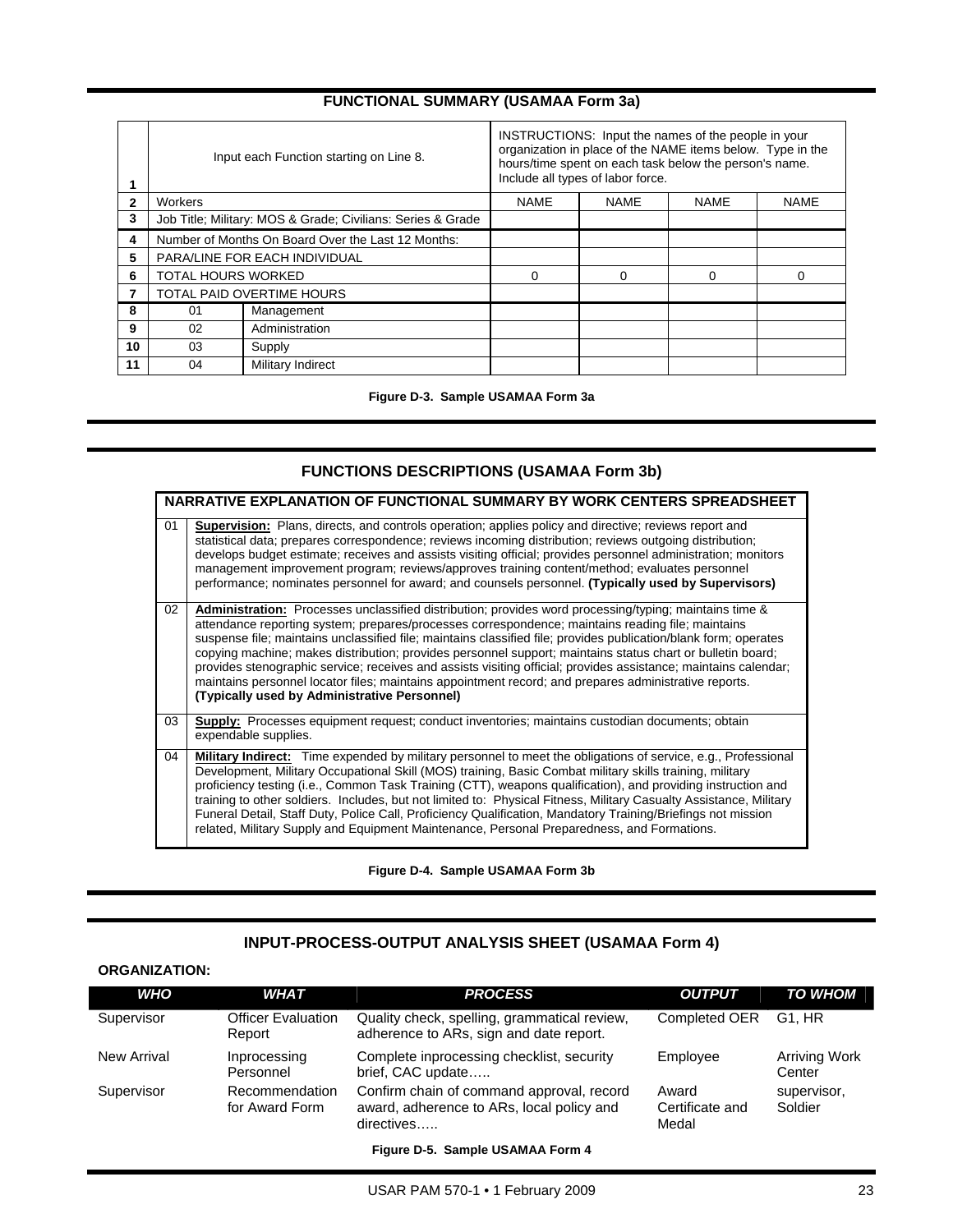## **Glossary**

**Section I Abbreviations** 

**AAF**  Army availability factor

**AC**  active component

**AGR**  active guard reserve

**AMC**  Army Material Command

**AMSA**  area maintenance support activity

**AMMDB**  Army Maintenance Master Data Base

**ASF**  aviation support facility

**C2**  command and control

**CSS**  combat service support

**CTT**  common task training

**DA**  Department of the Army

**DMO**  directed military overstrength

**DRC**  direct reporting command

**ECS**  equipment concentration site

**FTS**  full-time support

**E&U**  evaluation and utilization

**HHC**  headquarters and headquarters company

**HHD** headquarters and headquarters detachment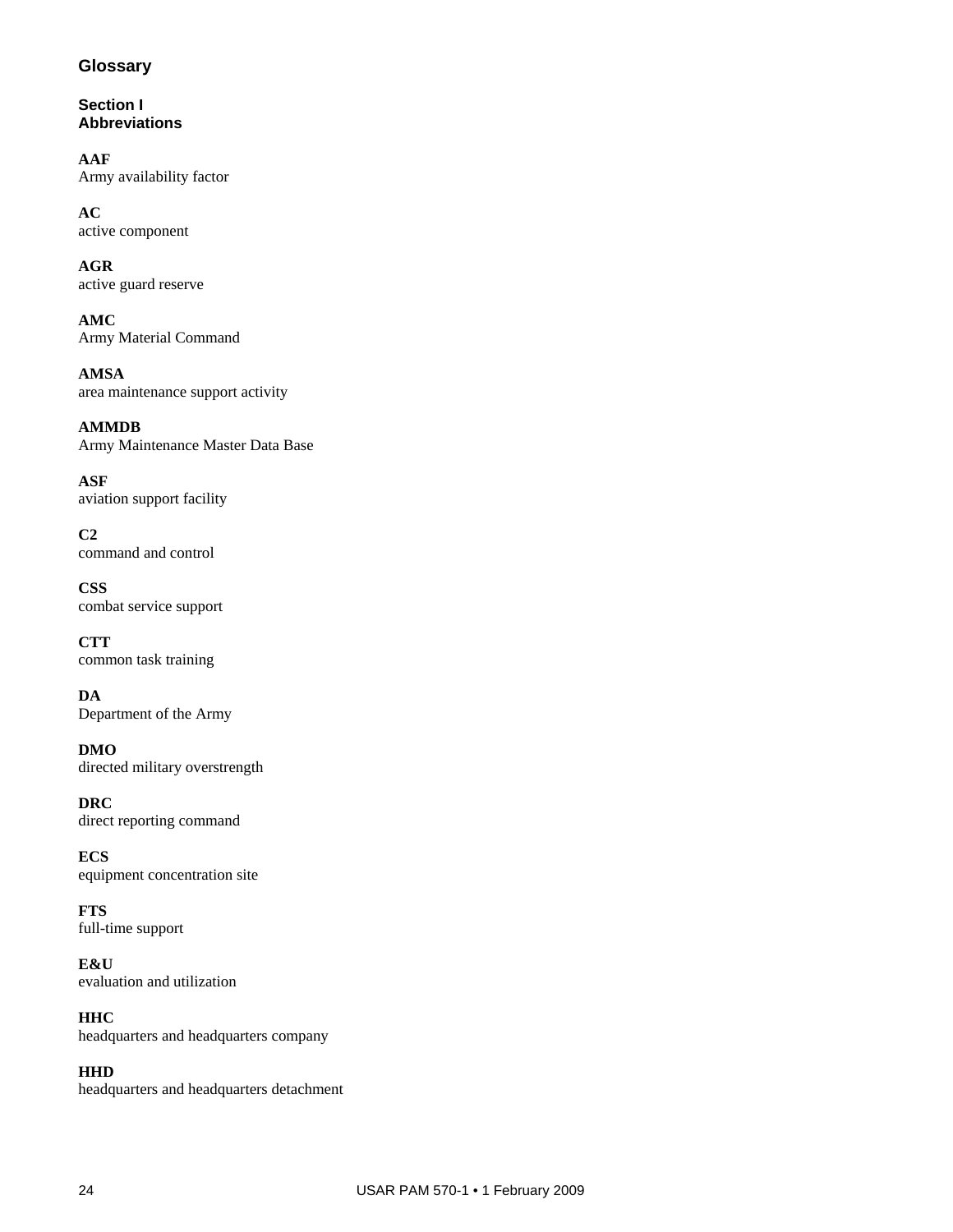**HOT**  hands-on-training

**HSC** headquarters service company

**MSC**  major subordinate command (regional support commands (RSCs) and direct reporting commands (DRCs))

**MT**  military technician

**MOS**  military occupational specialty

**MTOE**  modified table of organization and equipment

**NCO**  noncommissioned officer

**NCOA**  NCO Academy

**OCAR**  Office of the Chief Army Reserve

**OPATL**  Operations, Personnel, Administration, Training, and Logistics

**PATL**  Personnel, Administration, Training, and Logistics

**SRC**  standard requirements code

**TASS**  Total Army School System

**TDA**  table of distribution and allowances

**UA**  unit administrator

**USAR**  US Army Reserve

**USARC**  US Army Reserve Command

**XO**  Executive Officer

**Section II Terms** 

This section contains no entries.